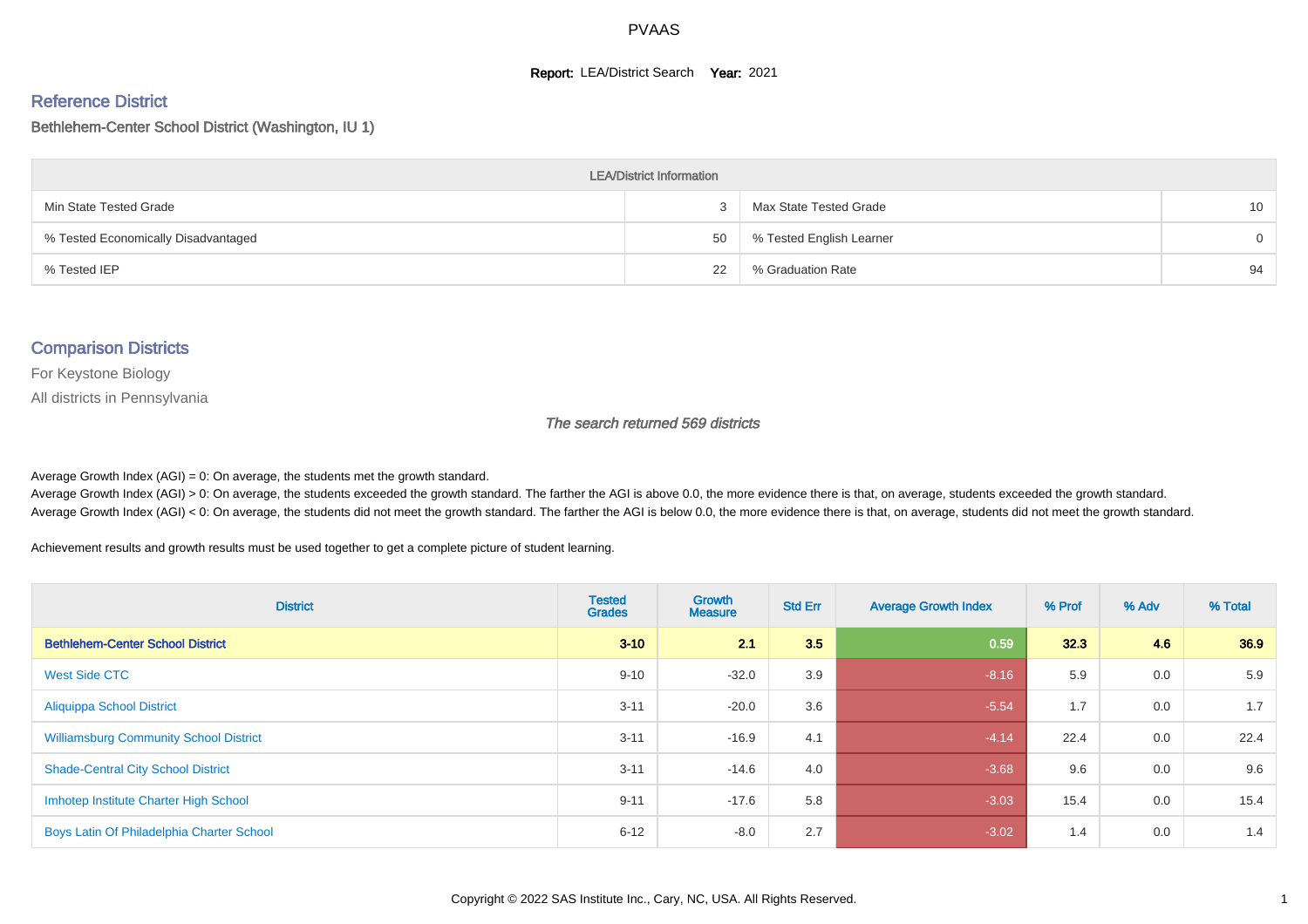| <b>District</b>                                         | <b>Tested</b><br><b>Grades</b> | <b>Growth</b><br><b>Measure</b> | <b>Std Err</b> | <b>Average Growth Index</b> | % Prof | % Adv   | % Total |
|---------------------------------------------------------|--------------------------------|---------------------------------|----------------|-----------------------------|--------|---------|---------|
| <b>Bethlehem-Center School District</b>                 | $3 - 10$                       | 2.1                             | 3.5            | 0.59                        | 32.3   | 4.6     | 36.9    |
| <b>Innovative Arts Academy Charter School</b>           | $6 - 11$                       | $-7.2$                          | 2.5            | $-2.83$                     | 2.0    | 0.0     | $2.0\,$ |
| La Academia Partnership Charter School                  | $6 - 11$                       | $-15.5$                         | 5.7            | $-2.70$                     | 2.3    | 0.0     | 2.3     |
| <b>Lawrence County CTC</b>                              | $10 - 11$                      | $-9.8$                          | 3.7            | $-2.68$                     | 7.3    | 0.0     | 7.3     |
| Perseus House Charter School Of Excellence              | $6 - 11$                       | $-6.4$                          | 2.6            | $-2.50$                     | 0.9    | 0.0     | 0.9     |
| <b>Sto-Rox School District</b>                          | $3 - 10$                       | $-7.0$                          | 3.5            | $-1.99$                     | 3.2    | 0.0     | 3.2     |
| <b>Chester Charter Scholars Academy Charter School</b>  | $3 - 12$                       | $-6.2$                          | 3.3            | $-1.88$                     | 2.2    | $0.0\,$ | 2.2     |
| <b>Steelton-Highspire School District</b>               | $3 - 11$                       | $-5.3$                          | 3.2            | $-1.65$                     | 13.9   | 0.0     | 13.9    |
| <b>Chester-Upland School District</b>                   | $3 - 11$                       | $-3.6$                          | 2.6            | $-1.38$                     | 1.6    | 0.0     | 1.6     |
| <b>Shenandoah Valley School District</b>                | $3 - 11$                       | $-4.5$                          | 3.5            | $-1.29$                     | 14.3   | 0.0     | 14.3    |
| <b>Keystone Education Center Charter School</b>         | $3 - 12$                       | $-6.5$                          | 5.1            | $-1.28$                     | 0.0    | 0.0     | 0.0     |
| <b>Propel Charter School-Homestead</b>                  | $3 - 11$                       | $-5.0$                          | 3.9            | $-1.27$                     | 7.3    | 0.0     | 7.3     |
| <b>Harmony Area School District</b>                     | $3 - 10$                       | $-5.7$                          | 5.0            | $-1.13$                     | 33.3   | 0.0     | 33.3    |
| <b>Sugar Valley Rural Charter School</b>                | $3 - 11$                       | $-3.6$                          | 3.7            | $-0.98$                     | 10.3   | 0.0     | 10.3    |
| <b>KIPP Dubois Charter School</b>                       | $9 - 10$                       | $-3.0$                          | 3.1            | $-0.95$                     | 10.0   | 0.0     | 10.0    |
| <b>Propel Charter School-Montour</b>                    | $3 - 10$                       | $-3.4$                          | 3.6            | $-0.93$                     | 7.7    | $0.0\,$ | 7.7     |
| Urban Pathways 6-12 Charter School                      | $6 - 11$                       | $-4.1$                          | 5.7            | $-0.72$                     | 0.0    | 0.0     | $0.0\,$ |
| Center For Student Learning Charter School At Pennsbury | $6 - 12$                       | $-3.3$                          | 6.0            | $-0.55$                     | 23.1   | 0.0     | 23.1    |
| Mastery Charter High School-Lenfest Campus              | $7 - 11$                       | $-1.8$                          | 5.8            | $-0.30$                     | 26.3   | 0.0     | 26.3    |
| <b>Claysburg-Kimmel School District</b>                 | $3 - 11$                       | $-1.2$                          | 5.2            | $-0.22$                     | 5.0    | 0.0     | 5.0     |
| <b>Tech Freire Charter School</b>                       | $9 - 11$                       | 0.7                             | 2.5            | 0.27                        | 3.6    | 0.0     | 3.6     |
| Philadelphia Electrical & Tech Charter High School      | $10 - 10$                      | 1.2                             | 2.6            | 0.45                        | 0.9    | 0.0     | 0.9     |
| Mastery Charter School - Pickett Campus                 | $6 - 10$                       | 2.7                             | 4.2            | 0.65                        | 20.6   | 0.0     | 20.6    |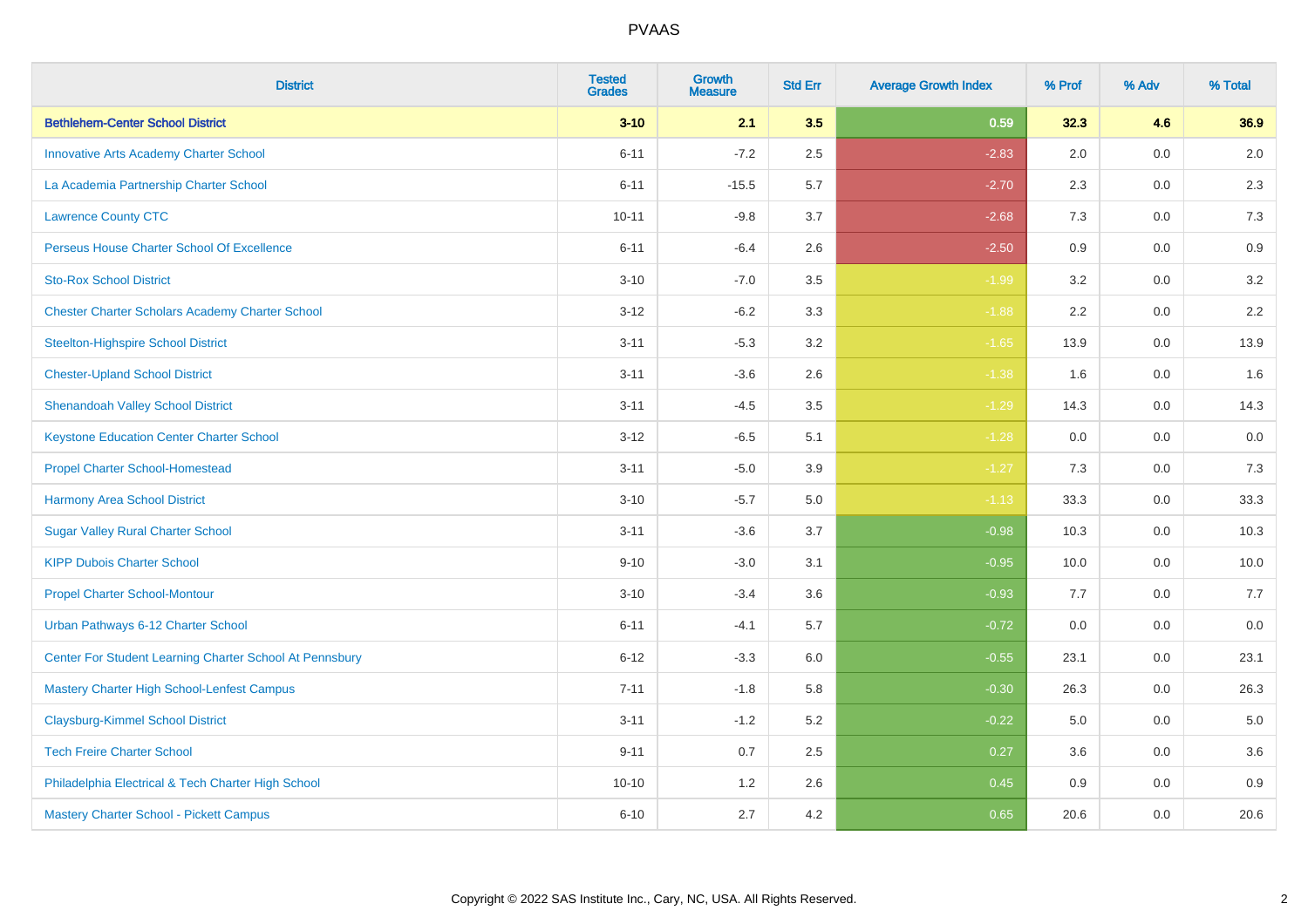| <b>District</b>                                                       | <b>Tested</b><br><b>Grades</b> | Growth<br><b>Measure</b> | <b>Std Err</b> | <b>Average Growth Index</b> | % Prof | % Adv | % Total |
|-----------------------------------------------------------------------|--------------------------------|--------------------------|----------------|-----------------------------|--------|-------|---------|
| <b>Bethlehem-Center School District</b>                               | $3 - 10$                       | 2.1                      | 3.5            | 0.59                        | 32.3   | 4.6   | 36.9    |
| Aspira Bilingual Cyber Charter School                                 | $3 - 11$                       | 5.1                      | 5.8            | 0.87                        | 4.8    | 0.0   | 4.8     |
| People For People Charter School                                      | $3 - 12$                       | 6.4                      | 5.6            | 1.15                        | 2.4    | 0.0   | 2.4     |
| <b>Mastery Charter School - Thomas Campus</b>                         | $3 - 10$                       | 7.9                      | 5.7            | 1.39                        | 12.5   | 0.0   | 12.5    |
| Multicultural Academy Charter School                                  | $9 - 11$                       | 6.0                      | 3.4            | 1.77                        | 12.3   | 0.0   | 12.3    |
| <b>Allentown City School District</b>                                 | $3 - 12$                       | $-16.9$                  | 1.4            | $-12.37$                    | 5.9    | 0.4   | 6.3     |
| <b>Universal Audenried Charter School</b>                             | $9 - 11$                       | $-3.8$                   | 2.5            | $-1.53$                     | 3.0    | 0.5   | $3.5\,$ |
| <b>Clairton City School District</b>                                  | $3 - 11$                       | $-1.6$                   | $5.0\,$        | $-0.32$                     | 3.8    | 0.5   | 4.4     |
| <b>York City School District</b>                                      | $3 - 12$                       | $-17.7$                  | 1.8            | $-10.05$                    | 3.2    | 0.7   | 3.9     |
| <b>Mastery Charter School - Hardy Williams</b>                        | $3 - 11$                       | 6.6                      | 3.0            | 2.21                        | 24.7   | 1.2   | 25.9    |
| New Kensington-Arnold School District                                 | $3 - 11$                       | $-5.8$                   | 3.2            | $-1.80$                     | 10.8   | 1.2   | 12.0    |
| <b>Northern Cambria School District</b>                               | $3 - 11$                       | $-0.3$                   | 3.4            | $-0.09$                     | 26.5   | 1.2   | 27.7    |
| <b>Executive Education Academy Charter School</b>                     | $3 - 10$                       | $-14.6$                  | 3.0            | $-4.81$                     | 8.5    | 1.2   | 9.8     |
| <b>Greater Johnstown School District</b>                              | $3 - 11$                       | $-3.5$                   | 2.4            | $-1.45$                     | 10.3   | 1.3   | 11.5    |
| Maritime Academy Charter School                                       | $3 - 10$                       | 13.2                     | 3.1            | 4.29                        | 24.0   | 1.3   | 25.3    |
| Preparatory Charter School Of Mathematics, Science, Tech, And Careers | $9 - 10$                       | $-5.1$                   | 2.5            | $-2.03$                     | 6.3    | 1.4   | 7.7     |
| <b>Frazier School District</b>                                        | $3 - 11$                       | $-18.9$                  | 3.4            | $-5.49$                     | 18.3   | 1.4   | 19.7    |
| <b>Tacony Academy Charter School</b>                                  | $3 - 11$                       | $-12.9$                  | 3.3            | $-3.90$                     | 8.6    | 1.4   | 10.0    |
| <b>Woodland Hills School District</b>                                 | $3 - 12$                       | $-4.2$                   | 2.5            | $-1.66$                     | 10.1   | 1.4   | 11.5    |
| <b>Antietam School District</b>                                       | $3 - 10$                       | $-9.5$                   | 3.7            | $-2.57$                     | 20.9   | 1.5   | 22.4    |
| <b>City CHS</b>                                                       | $10 - 11$                      | $-5.6$                   | 2.4            | $-2.34$                     | 15.9   | 1.5   | 17.4    |
| Morrisville Borough School District                                   | $3 - 11$                       | $-13.1$                  | 3.7            | $-3.52$                     | 4.9    | 1.6   | 6.6     |
| <b>Washington School District</b>                                     | $3 - 11$                       | $-15.9$                  | 2.9            | $-5.44$                     | 12.9   | 1.7   | 14.7    |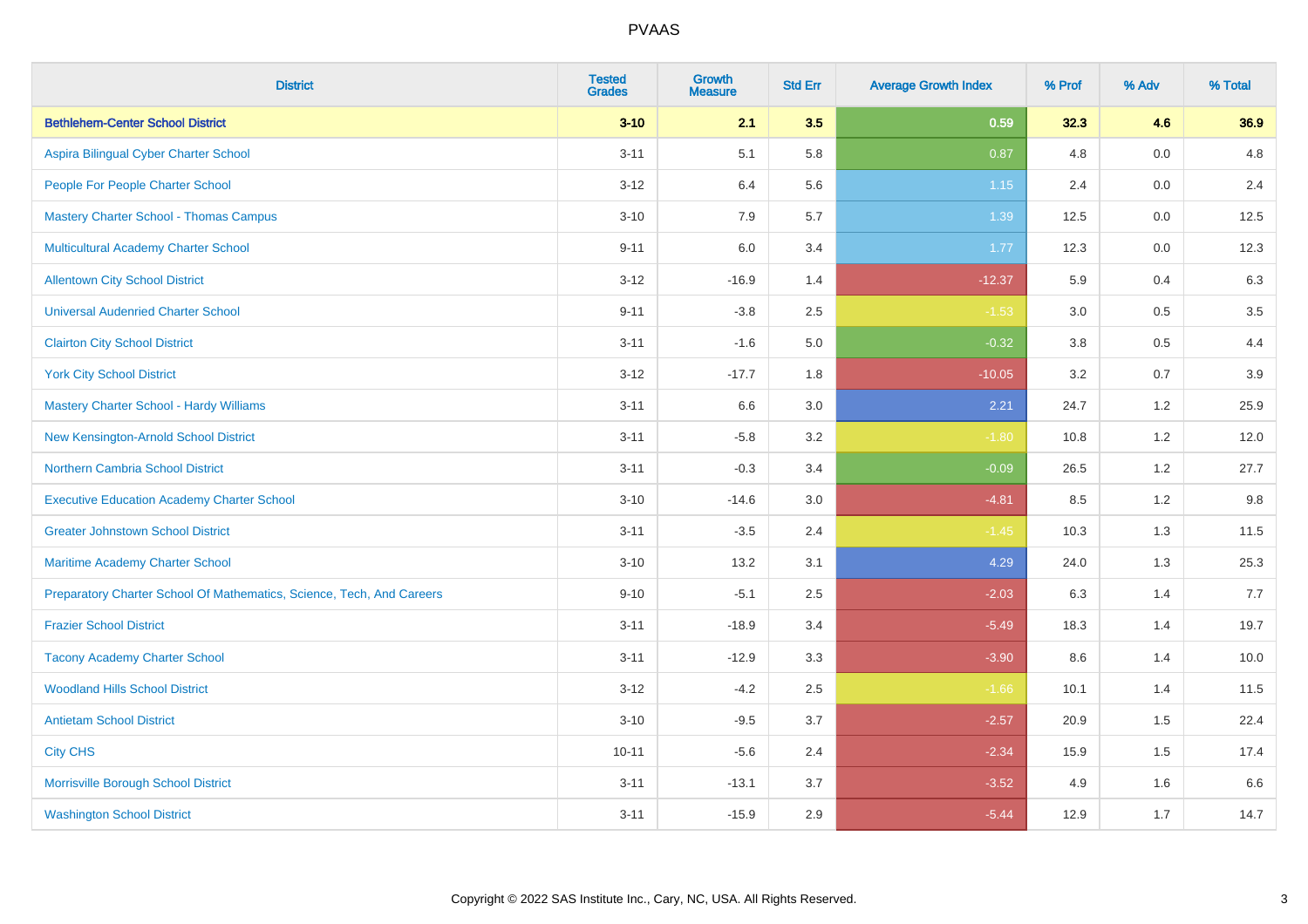| <b>District</b>                                  | <b>Tested</b><br><b>Grades</b> | <b>Growth</b><br><b>Measure</b> | <b>Std Err</b> | <b>Average Growth Index</b> | % Prof | % Adv | % Total |
|--------------------------------------------------|--------------------------------|---------------------------------|----------------|-----------------------------|--------|-------|---------|
| <b>Bethlehem-Center School District</b>          | $3 - 10$                       | 2.1                             | 3.5            | 0.59                        | 32.3   | 4.6   | 36.9    |
| <b>Columbia Borough School District</b>          | $3 - 12$                       | $-1.1$                          | 3.6            | $-0.31$                     | 17.2   | 1.7   | 19.0    |
| Dr Robert Ketterer Charter School Inc            | $6 - 12$                       | 7.1                             | 4.3            | 1.66                        | 7.3    | 1.7   | 9.0     |
| <b>Belmont Charter School</b>                    | $3 - 10$                       | 2.2                             | 3.4            | 0.64                        | 5.3    | 1.8   | $7.0$   |
| <b>Norristown Area School District</b>           | $3 - 12$                       | $-25.4$                         | 1.7            | $-15.35$                    | 10.6   | 1.8   | 12.4    |
| <b>York Academy Regional Charter School</b>      | $3 - 11$                       | $-2.3$                          | 4.4            | $-0.52$                     | 23.5   | 2.0   | 25.5    |
| <b>New Castle Area School District</b>           | $3 - 12$                       | $-13.6$                         | 2.3            | $-5.99$                     | 17.6   | 2.0   | 19.5    |
| <b>Harrisburg City School District</b>           | $3 - 11$                       | $-0.2$                          | 2.0            | $-0.11$                     | 6.0    | 2.0   | 8.0     |
| Lincoln Leadership Academy Charter School        | $3 - 12$                       | $-7.4$                          | 3.7            | $-1.99$                     | 6.4    | 2.1   | 8.5     |
| <b>Rochester Area School District</b>            | $3 - 11$                       | $-5.7$                          | 3.9            | $-1.45$                     | 14.9   | 2.1   | 17.0    |
| <b>Carbon Career &amp; Technical Institute</b>   | $9 - 11$                       | $-9.3$                          | 3.2            | $-2.92$                     | 19.6   | 2.2   | 21.7    |
| <b>South Allegheny School District</b>           | $3 - 11$                       | $-0.9$                          | 3.1            | $-0.30$                     | 23.8   | 2.5   | 26.2    |
| Community Academy Of Philadelphia Charter School | $3 - 11$                       | 0.1                             | 2.6            | 0.06                        | 9.7    | 2.6   | 12.4    |
| <b>Burgettstown Area School District</b>         | $3 - 11$                       | $-11.2$                         | 3.2            | $-3.46$                     | 16.0   | 2.7   | 18.7    |
| Jefferson County-Dubois AVTS                     | $9 - 11$                       | $-11.7$                         | 3.1            | $-3.72$                     | 17.6   | 2.8   | 20.4    |
| <b>Achievement House Charter School</b>          | $7 - 11$                       | $-8.2$                          | 3.6            | $-2.28$                     | 16.7   | 2.8   | 19.4    |
| <b>Big Beaver Falls Area School District</b>     | $3 - 11$                       | $-17.9$                         | 2.8            | $-6.27$                     | 9.4    | 2.8   | 12.2    |
| <b>Carbondale Area School District</b>           | $3 - 10$                       | $-2.8$                          | 3.2            | $-0.87$                     | 27.5   | 2.9   | 30.4    |
| <b>Esperanza Cyber Charter School</b>            | $3 - 11$                       | 7.1                             | 6.1            | 1.15                        | 8.8    | 2.9   | 11.8    |
| <b>Hanover Area School District</b>              | $3 - 11$                       | $-14.7$                         | 4.7            | $-3.13$                     | 12.1   | 3.0   | 15.2    |
| <b>Tussey Mountain School District</b>           | $3 - 12$                       | $-13.0$                         | 3.3            | $-3.93$                     | 11.1   | 3.2   | 14.3    |
| <b>Cornell School District</b>                   | $3 - 11$                       | $-5.5$                          | 4.6            | $-1.20$                     | 11.3   | 3.2   | 14.5    |
| Propel Charter School - Braddock Hills           | $3 - 11$                       | $-2.1$                          | 3.3            | $-0.63$                     | 4.8    | 3.2   | 8.1     |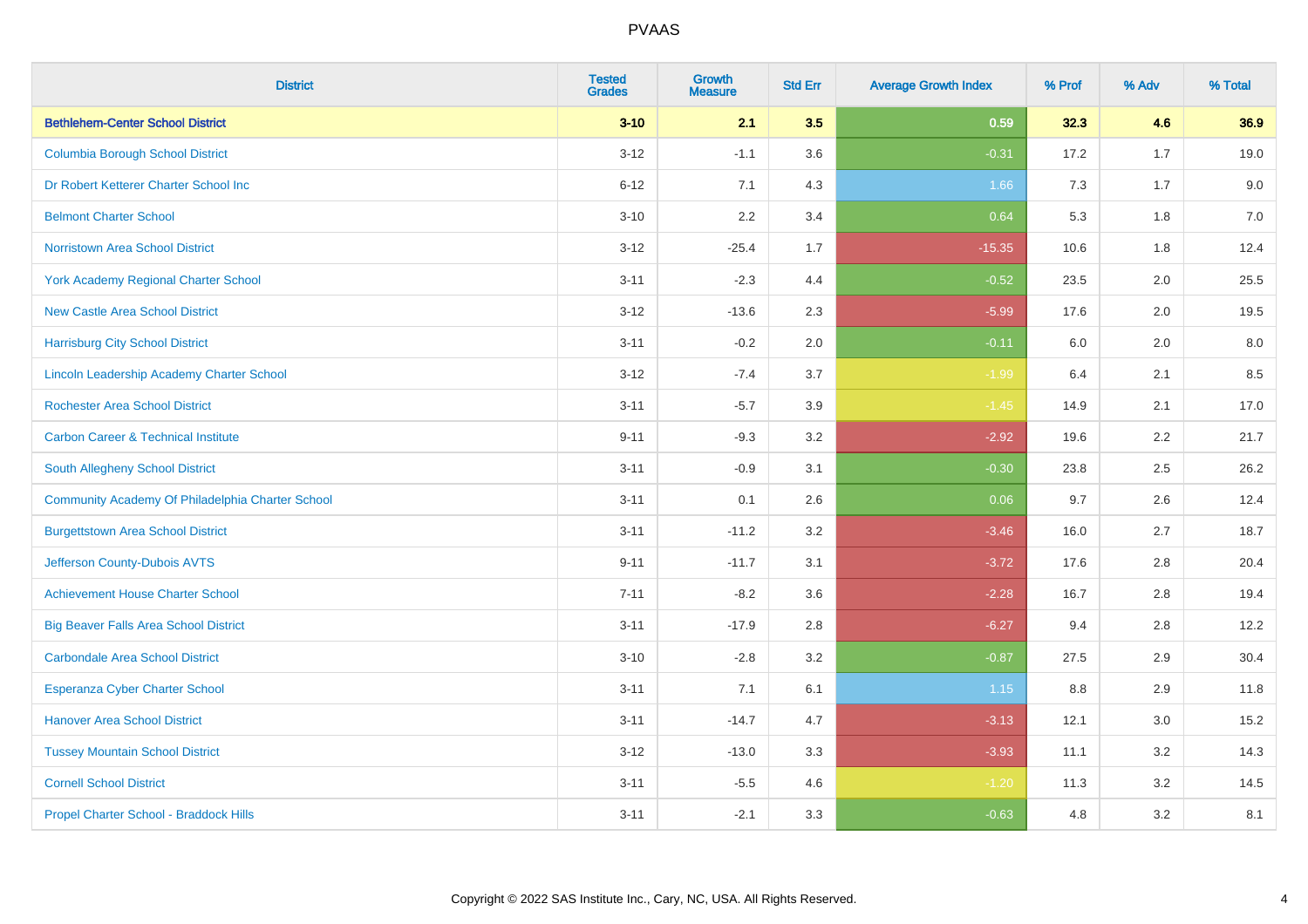| <b>District</b>                                   | <b>Tested</b><br><b>Grades</b> | <b>Growth</b><br><b>Measure</b> | <b>Std Err</b> | <b>Average Growth Index</b> | % Prof | % Adv   | % Total |
|---------------------------------------------------|--------------------------------|---------------------------------|----------------|-----------------------------|--------|---------|---------|
| <b>Bethlehem-Center School District</b>           | $3 - 10$                       | 2.1                             | 3.5            | 0.59                        | 32.3   | 4.6     | 36.9    |
| <b>Columbia-Montour AVTS</b>                      | $9 - 10$                       | $-7.1$                          | 2.8            | $-2.52$                     | 19.5   | $3.2\,$ | 22.7    |
| <b>Coatesville Area School District</b>           | $3 - 11$                       | $-9.5$                          | 1.6            | $-5.81$                     | 12.8   | 3.3     | 16.2    |
| <b>Bristol Borough School District</b>            | $3 - 12$                       | $-5.9$                          | 2.9            | $-2.00$                     | 27.8   | 3.3     | 31.1    |
| <b>Southeast Delco School District</b>            | $3 - 10$                       | 3.9                             | 3.5            | 1.12                        | 18.6   | 3.4     | 22.0    |
| <b>Mastery Charter School - Gratz Campus</b>      | $7 - 10$                       | $-9.5$                          | 4.6            | $-2.09$                     | 0.0    | 3.4     | 3.4     |
| <b>Environmental Charter School At Frick Park</b> | $3-9$                          | $-6.2$                          | 3.7            | $-1.67$                     | 25.9   | 3.4     | 29.3    |
| Esperanza Academy Charter School                  | $4 - 11$                       | 2.1                             | 2.1            | 1.01                        | 14.2   | 3.6     | 17.8    |
| Mastery Charter School - Shoemaker Campus         | $7 - 10$                       | $-2.3$                          | 2.8            | $-0.81$                     | 10.1   | 3.7     | 13.8    |
| <b>Wilkes-Barre Area School District</b>          | $3 - 11$                       | $-12.4$                         | 2.4            | $-5.18$                     | 14.2   | 3.7     | 17.9    |
| <b>Turkeyfoot Valley Area School District</b>     | $3 - 12$                       | $-15.4$                         | 5.8            | $-2.66$                     | 3.8    | 3.8     | 7.6     |
| <b>Penns Manor Area School District</b>           | $3 - 12$                       | $-1.9$                          | 3.5            | $-0.55$                     | 24.2   | 3.8     | 28.0    |
| <b>Lancaster School District</b>                  | $3 - 12$                       | $-10.0$                         | 1.4            | $-7.22$                     | 9.0    | 3.9     | 12.8    |
| Philadelphia Academy Charter School               | $3 - 11$                       | $-14.7$                         | 2.7            | $-5.42$                     | 21.6   | 3.9     | 25.5    |
| <b>Western Beaver County School District</b>      | $3 - 11$                       | $-9.3$                          | 4.2            | $-2.20$                     | 45.1   | 3.9     | 49.0    |
| <b>West Mifflin Area School District</b>          | $3 - 12$                       | $-11.9$                         | 2.5            | $-4.77$                     | 15.9   | 4.0     | 19.9    |
| <b>York Co School Of Technology</b>               | $9 - 12$                       | $-10.9$                         | 1.6            | $-6.79$                     | 22.6   | 4.0     | 26.6    |
| <b>New Foundations Charter School</b>             | $3 - 11$                       | 0.6                             | 2.2            | 0.29                        | 22.4   | 4.0     | 26.4    |
| <b>Panther Valley School District</b>             | $3 - 12$                       | $-13.3$                         | 3.2            | $-4.10$                     | 31.5   | 4.1     | 35.6    |
| Jeannette City School District                    | $3 - 11$                       | $-0.7$                          | 3.4            | $-0.20$                     | 26.8   | 4.1     | 30.9    |
| <b>Mckeesport Area School District</b>            | $3 - 12$                       | 4.6                             | 2.2            | 2.14                        | 21.1   | 4.4     | 25.5    |
| <b>Mount Carmel Area School District</b>          | $3 - 11$                       | $-7.9$                          | 2.3            | $-3.38$                     | 18.2   | 4.4     | 22.6    |
| <b>Roberto Clemente Charter School</b>            | $3 - 12$                       | $-3.3$                          | 4.1            | $-0.79$                     | 22.7   | 4.6     | 27.3    |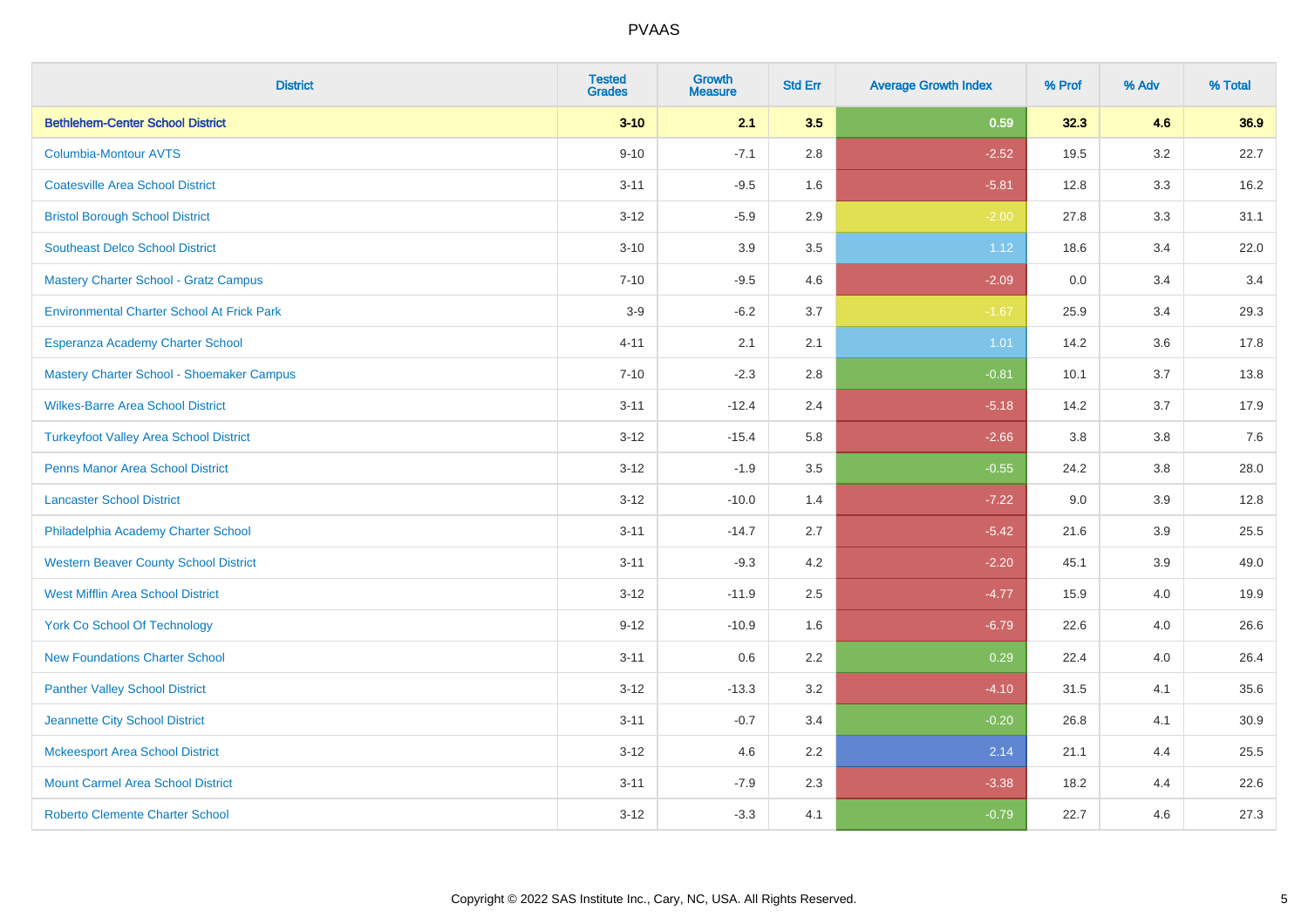| <b>District</b>                            | <b>Tested</b><br><b>Grades</b> | <b>Growth</b><br><b>Measure</b> | <b>Std Err</b> | <b>Average Growth Index</b> | % Prof | % Adv | % Total |
|--------------------------------------------|--------------------------------|---------------------------------|----------------|-----------------------------|--------|-------|---------|
| <b>Bethlehem-Center School District</b>    | $3 - 10$                       | 2.1                             | 3.5            | 0.59                        | 32.3   | 4.6   | 36.9    |
| Lehigh Career & Technical Institute        | $10 - 12$                      | $-0.7$                          | 6.3            | $-0.11$                     | 36.4   | 4.6   | 40.9    |
| <b>Greenville Area School District</b>     | $3 - 11$                       | $-13.2$                         | 3.0            | $-4.45$                     | 32.1   | 4.6   | 36.7    |
| <b>Bristol Township School District</b>    | $3 - 11$                       | $-7.4$                          | 1.4            | $-5.32$                     | 13.8   | 4.6   | 18.4    |
| <b>MaST Community Charter School II</b>    | $3 - 10$                       | 1.4                             | 3.0            | 0.45                        | 16.1   | 4.6   | 20.7    |
| <b>Bethlehem-Center School District</b>    | $3 - 10$                       | 2.1                             | 3.5            | 0.59                        | 32.3   | 4.6   | 36.9    |
| <b>Muhlenberg School District</b>          | $3 - 10$                       | $-17.8$                         | 1.9            | $-9.34$                     | 12.4   | 4.6   | 17.0    |
| Insight PA Cyber Charter School            | $3 - 11$                       | $-9.4$                          | 5.8            | $-1.62$                     | 25.6   | 4.6   | 30.2    |
| <b>Cameron County School District</b>      | $3 - 12$                       | $-5.0$                          | 4.4            | $-1.12$                     | 34.9   | 4.8   | 39.7    |
| <b>Susq-Cyber Charter School</b>           | $9 - 11$                       | $-3.2$                          | 5.8            | $-0.54$                     | 23.8   | 4.8   | 28.6    |
| <b>Northeast Bradford School District</b>  | $3 - 10$                       | $-5.0$                          | 3.7            | $-1.35$                     | 30.6   | 4.8   | 35.5    |
| <b>Jamestown Area School District</b>      | $3 - 11$                       | $-9.5$                          | 4.1            | $-2.33$                     | 41.5   | 4.9   | 46.3    |
| Southern Huntingdon County School District | $3 - 11$                       | $-5.9$                          | 3.4            | $-1.76$                     | 32.8   | 4.9   | 37.7    |
| <b>Leechburg Area School District</b>      | $3 - 11$                       | 7.0                             | 3.9            | 1.79                        | 37.7   | 4.9   | 42.6    |
| <b>Connellsville Area School District</b>  | $3 - 11$                       | $-5.3$                          | 2.0            | $-2.67$                     | 24.2   | 5.0   | 29.1    |
| <b>Sharon City School District</b>         | $3 - 11$                       | $-6.5$                          | 2.3            | $-2.79$                     | 13.1   | 5.0   | 18.1    |
| <b>Moniteau School District</b>            | $3 - 11$                       | $-11.8$                         | 2.9            | $-4.07$                     | 22.6   | 5.0   | 27.6    |
| <b>Conemaugh Valley School District</b>    | $3 - 12$                       | $-6.3$                          | 4.1            | $-1.54$                     | 23.7   | 5.1   | 28.8    |
| <b>Williams Valley School District</b>     | $3 - 11$                       | 2.6                             | 3.7            | 0.69                        | 17.0   | 5.1   | 22.0    |
| <b>Carlynton School District</b>           | $3 - 11$                       | $-2.0$                          | 3.2            | $-0.62$                     | 27.9   | 5.2   | 33.1    |
| <b>Dunmore School District</b>             | $3 - 11$                       | $-12.2$                         | 2.7            | $-4.51$                     | 15.0   | 5.3   | 20.4    |
| Salisbury-Elk Lick School District         | $3 - 11$                       | $-8.4$                          | 5.8            | $-1.45$                     | 33.3   | 5.6   | 38.9    |
| Ambridge Area School District              | $3 - 12$                       | $-19.4$                         | 2.5            | $-7.64$                     | 23.2   | 5.6   | 28.9    |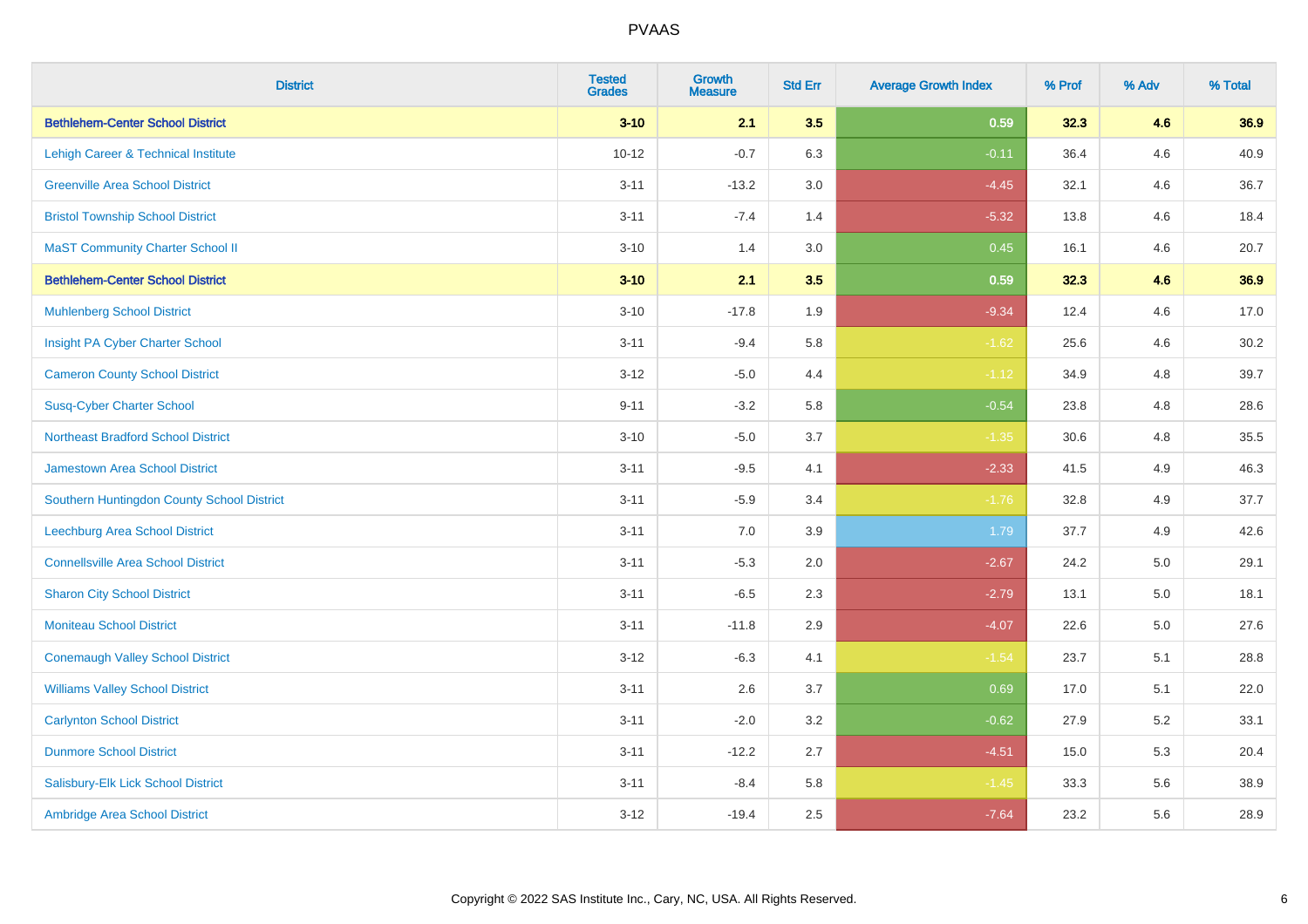| <b>District</b>                                | <b>Tested</b><br><b>Grades</b> | <b>Growth</b><br><b>Measure</b> | <b>Std Err</b> | <b>Average Growth Index</b> | % Prof | % Adv   | % Total |
|------------------------------------------------|--------------------------------|---------------------------------|----------------|-----------------------------|--------|---------|---------|
| <b>Bethlehem-Center School District</b>        | $3 - 10$                       | 2.1                             | 3.5            | 0.59                        | 32.3   | 4.6     | 36.9    |
| Lehigh Valley Charter High School For The Arts | $9 - 10$                       | $-11.8$                         | 2.5            | $-4.76$                     | 28.9   | $5.7\,$ | 34.6    |
| <b>Ligonier Valley School District</b>         | $3 - 11$                       | $-10.8$                         | 3.1            | $-3.43$                     | 34.1   | 5.8     | 39.9    |
| Meyersdale Area School District                | $3 - 11$                       | $-16.1$                         | 3.3            | $-4.94$                     | 20.3   | 5.8     | 26.1    |
| <b>Mount Union Area School District</b>        | $3 - 10$                       | $-2.5$                          | 2.8            | $-0.89$                     | 19.8   | 5.8     | 25.6    |
| <b>Mcguffey School District</b>                | $3 - 11$                       | $-12.1$                         | 3.0            | $-4.06$                     | 12.8   | 5.9     | 18.6    |
| <b>Commodore Perry School District</b>         | $3 - 11$                       | $-10.4$                         | 4.5            | $-2.30$                     | 29.4   | 5.9     | 35.3    |
| <b>Franklin Area School District</b>           | $3 - 11$                       | $-3.7$                          | 2.6            | $-1.43$                     | 30.5   | 5.9     | 36.4    |
| <b>Reading School District</b>                 | $3 - 11$                       | 4.3                             | 1.2            | 3.71                        | 16.8   | 6.0     | 22.8    |
| Jim Thorpe Area School District                | $3 - 11$                       | $-10.9$                         | 2.4            | $-4.48$                     | 19.5   | 6.0     | 25.5    |
| <b>Fairfield Area School District</b>          | $3 - 11$                       | $-0.5$                          | 3.6            | $-0.13$                     | 43.9   | 6.1     | 50.0    |
| <b>Derry Area School District</b>              | $3 - 11$                       | $-11.8$                         | 2.6            | $-4.53$                     | 34.8   | 6.1     | 40.9    |
| Jefferson-Morgan School District               | $3 - 10$                       | $-12.0$                         | 3.9            | $-3.09$                     | 28.6   | 6.1     | 34.7    |
| Pennsylvania Distance Learning Charter School  | $3 - 12$                       | 6.8                             | 3.4            | 1.99                        | 19.8   | 6.2     | 25.9    |
| <b>Hanover Public School District</b>          | $3 - 11$                       | $-12.4$                         | 2.7            | $-4.50$                     | 22.7   | 6.2     | 28.9    |
| <b>Pottstown School District</b>               | $3 - 12$                       | 2.0                             | 2.2            | 0.88                        | 19.4   | $6.2\,$ | 25.6    |
| <b>Lebanon School District</b>                 | $3 - 11$                       | $-1.2$                          | 1.9            | $-0.63$                     | 15.2   | 6.4     | 21.6    |
| <b>Interboro School District</b>               | $3 - 12$                       | $-8.4$                          | 2.0            | $-4.27$                     | 27.6   | 6.4     | 34.1    |
| Philadelphia City School District              | $3 - 12$                       | $-7.8$                          | 0.6            | $-13.43$                    | 16.4   | 6.5     | 22.9    |
| <b>Pittsburgh School District</b>              | $3 - 11$                       | $-13.0$                         | 1.1            | $-12.25$                    | 16.1   | 6.5     | 22.6    |
| <b>Fannett-Metal School District</b>           | $3 - 11$                       | $-22.3$                         | 4.8            | $-4.65$                     | 16.4   | 6.6     | 23.0    |
| <b>Chartiers-Houston School District</b>       | $3 - 10$                       | $-16.5$                         | 3.5            | $-4.79$                     | 26.3   | 6.6     | 32.9    |
| <b>Erie City School District</b>               | $3 - 12$                       | $-4.5$                          | 1.4            | $-3.09$                     | 13.4   | 6.7     | 20.1    |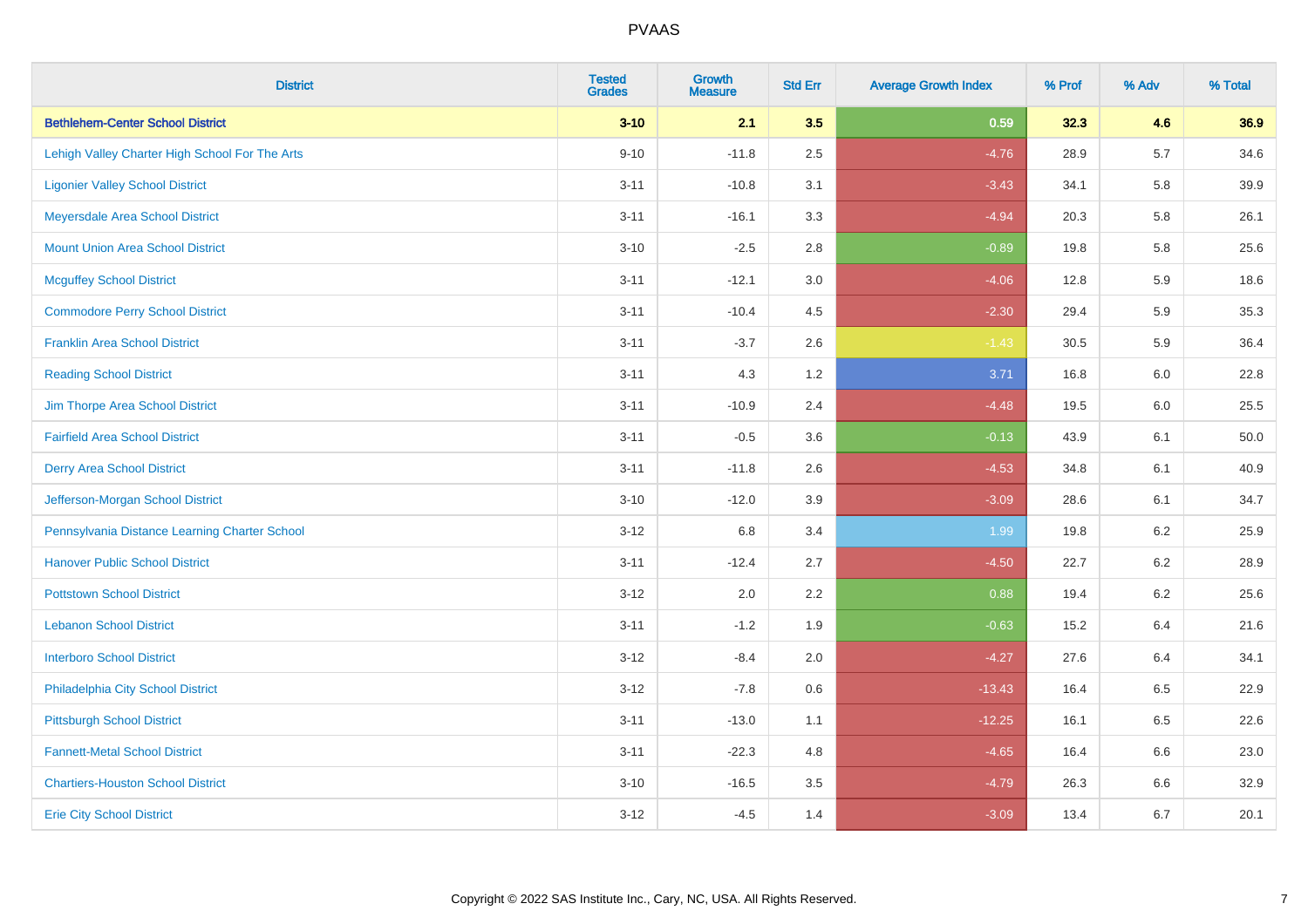| <b>District</b>                               | <b>Tested</b><br><b>Grades</b> | <b>Growth</b><br><b>Measure</b> | <b>Std Err</b> | <b>Average Growth Index</b> | % Prof | % Adv | % Total |
|-----------------------------------------------|--------------------------------|---------------------------------|----------------|-----------------------------|--------|-------|---------|
| <b>Bethlehem-Center School District</b>       | $3 - 10$                       | 2.1                             | 3.5            | 0.59                        | 32.3   | 4.6   | 36.9    |
| <b>Northern Lebanon School District</b>       | $3 - 11$                       | $-0.7$                          | 2.3            | $-0.29$                     | 18.8   | 6.8   | 25.6    |
| <b>Northgate School District</b>              | $3 - 11$                       | $-3.0$                          | 3.4            | $-0.85$                     | 35.6   | 6.8   | 42.4    |
| <b>Titusville Area School District</b>        | $3 - 11$                       | $-5.0$                          | 2.5            | $-1.98$                     | 26.5   | 6.8   | 33.3    |
| <b>Tidioute Community Charter School</b>      | $3 - 11$                       | 0.8                             | 4.4            | 0.19                        | 18.1   | 6.9   | 25.0    |
| <b>Penn Hills School District</b>             | $3 - 11$                       | 0.0                             | 2.4            | 0.02                        | 18.4   | 7.1   | 25.6    |
| Hope For Hyndman Charter School               | $3 - 11$                       | 5.1                             | 5.8            | 0.88                        | 14.3   | 7.1   | 21.4    |
| <b>William Penn School District</b>           | $3 - 12$                       | 7.0                             | 1.9            | 3.61                        | 14.0   | 7.2   | 21.3    |
| <b>Avella Area School District</b>            | $3 - 12$                       | 1.6                             | 4.7            | 0.34                        | 34.8   | 7.2   | 42.0    |
| <b>Uniontown Area School District</b>         | $3 - 11$                       | $-2.8$                          | 3.1            | $-0.91$                     | 31.7   | 7.3   | 39.0    |
| <b>East Allegheny School District</b>         | $3 - 11$                       | $-6.4$                          | 3.0            | $-2.11$                     | 21.0   | 7.4   | 28.4    |
| <b>Central Cambria School District</b>        | $3 - 11$                       | $-12.7$                         | 2.3            | $-5.61$                     | 19.4   | 7.4   | 26.9    |
| <b>Scranton School District</b>               | $3 - 12$                       | $-10.1$                         | 2.5            | $-4.04$                     | 20.0   | 7.7   | 27.7    |
| Lehigh Valley Academy Regional Charter School | $3 - 11$                       | $-5.9$                          | 3.0            | $-1.98$                     | 20.0   | 7.7   | 27.7    |
| <b>Blacklick Valley School District</b>       | $3 - 11$                       | $-0.9$                          | 3.9            | $-0.23$                     | 7.7    | 7.7   | 15.4    |
| <b>Sullivan County School District</b>        | $3 - 10$                       | 2.5                             | 4.3            | 0.58                        | 43.6   | 7.7   | 51.3    |
| <b>Governor Mifflin School District</b>       | $3 - 11$                       | $-4.4$                          | 1.6            | $-2.69$                     | 30.3   | 7.7   | 38.0    |
| <b>Riverview School District</b>              | $3 - 11$                       | $-13.0$                         | 4.0            | $-3.29$                     | 43.1   | 7.8   | 51.0    |
| <b>Pottsville Area School District</b>        | $3 - 12$                       | $-4.9$                          | 2.1            | $-2.36$                     | 21.8   | 7.9   | 29.6    |
| <b>Ferndale Area School District</b>          | $3 - 10$                       | $-1.1$                          | 4.1            | $-0.27$                     | 21.0   | 7.9   | 29.0    |
| <b>Mid Valley School District</b>             | $3 - 10$                       | $-11.1$                         | 2.7            | $-4.07$                     | 28.3   | 8.1   | 36.4    |
| Pennsylvania Cyber Charter School             | $3 - 11$                       | 0.6                             | 1.5            | 0.37                        | 20.8   | 8.1   | 28.9    |
| <b>Forest City Regional School District</b>   | $3 - 12$                       | $-1.2$                          | 3.6            | $-0.33$                     | 26.5   | 8.2   | 34.7    |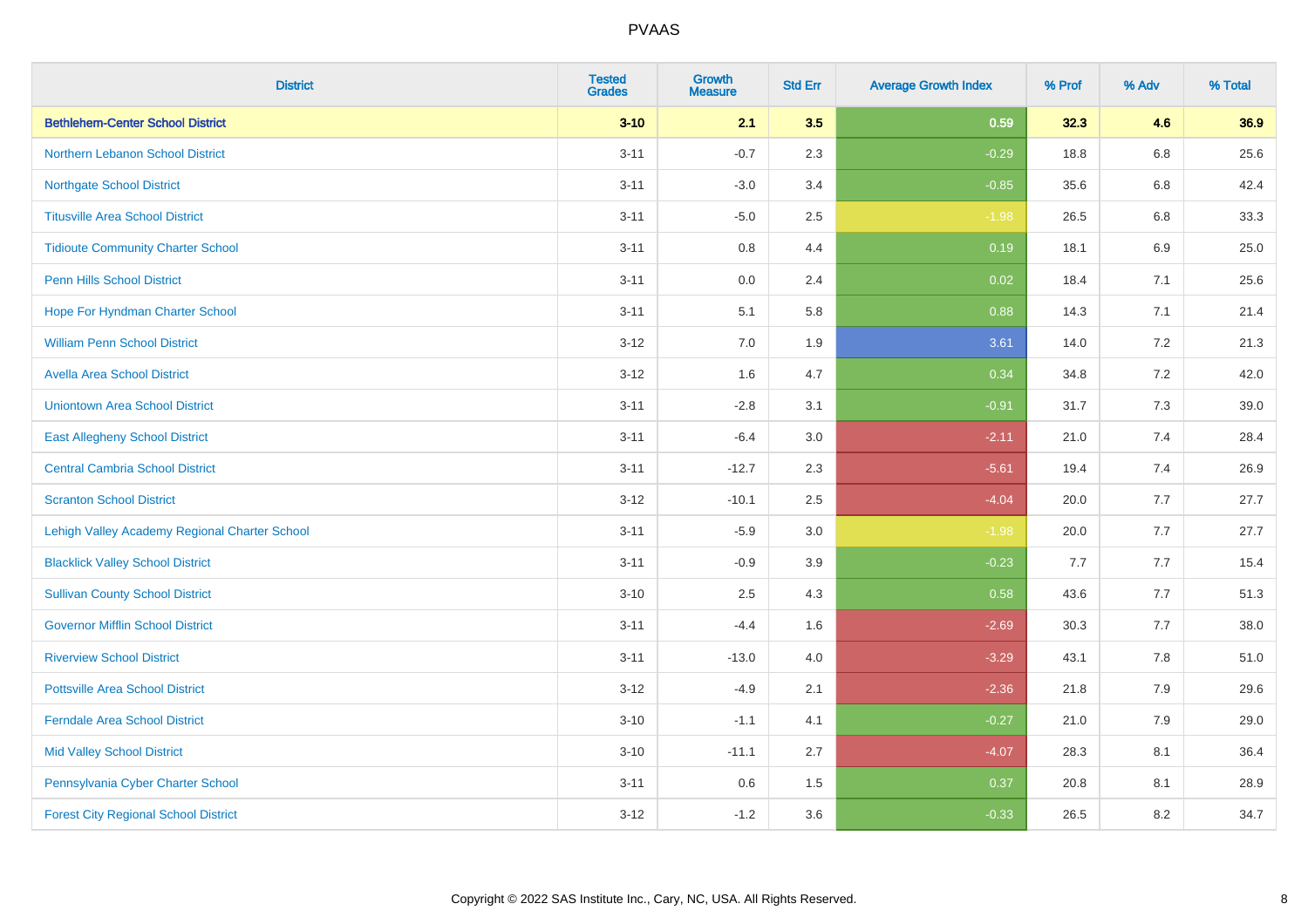| <b>District</b>                                    | <b>Tested</b><br><b>Grades</b> | <b>Growth</b><br><b>Measure</b> | <b>Std Err</b> | <b>Average Growth Index</b> | % Prof | % Adv   | % Total |
|----------------------------------------------------|--------------------------------|---------------------------------|----------------|-----------------------------|--------|---------|---------|
| <b>Bethlehem-Center School District</b>            | $3 - 10$                       | 2.1                             | 3.5            | 0.59                        | 32.3   | 4.6     | 36.9    |
| <b>Blairsville-Saltsburg School District</b>       | $3 - 11$                       | $-7.5$                          | 2.8            | $-2.67$                     | 20.1   | $8.2\,$ | 28.3    |
| <b>East Lycoming School District</b>               | $3 - 11$                       | $-10.9$                         | 2.1            | $-5.08$                     | 22.5   | 8.2     | 30.8    |
| <b>Cheltenham School District</b>                  | $3 - 11$                       | $-17.6$                         | 2.0            | $-8.74$                     | 24.4   | 8.3     | 32.6    |
| <b>Freedom Area School District</b>                | $3 - 11$                       | $-6.3$                          | 3.1            | $-2.04$                     | 22.9   | 8.4     | 31.3    |
| <b>Brownsville Area School District</b>            | $3 - 12$                       | 3.9                             | 3.8            | 1.04                        | 22.0   | 8.5     | 30.5    |
| <b>Mahanoy Area School District</b>                | $3 - 10$                       | $-3.4$                          | 3.1            | $-1.07$                     | 21.4   | 8.6     | 30.0    |
| <b>Mount Pleasant Area School District</b>         | $3 - 11$                       | $-5.4$                          | 2.3            | $-2.37$                     | 33.3   | 8.7     | 42.0    |
| <b>Ellwood City Area School District</b>           | $3 - 11$                       | $-12.5$                         | 3.1            | $-4.00$                     | 26.7   | 8.7     | 35.4    |
| <b>Central Dauphin School District</b>             | $3 - 11$                       | $-5.2$                          | 1.2            | $-4.24$                     | 29.3   | 8.7     | 38.0    |
| <b>Corry Area School District</b>                  | $3 - 11$                       | $-6.8$                          | 2.3            | $-3.01$                     | 24.0   | 8.8     | 32.8    |
| <b>Susquehanna Community School District</b>       | $3 - 11$                       | $-4.5$                          | 3.8            | $-1.19$                     | 31.9   | 8.8     | 40.7    |
| <b>Yough School District</b>                       | $3 - 10$                       | $-6.2$                          | 2.7            | $-2.27$                     | 28.9   | $8.8\,$ | 37.7    |
| <b>Westinghouse Arts Academy Charter School</b>    | $9 - 10$                       | $-6.0$                          | 3.3            | $-1.81$                     | 20.2   | 8.9     | 29.1    |
| <b>Lincoln Park Performing Arts Charter School</b> | $7 - 11$                       | $-14.9$                         | 2.7            | $-5.45$                     | 39.3   | 8.9     | 48.2    |
| <b>Greater Nanticoke Area School District</b>      | $3 - 12$                       | $-6.8$                          | 2.6            | $-2.58$                     | 15.2   | $8.9\,$ | 24.1    |
| <b>Weatherly Area School District</b>              | $3 - 11$                       | $-5.8$                          | 4.0            | $-1.44$                     | 32.1   | 8.9     | 41.1    |
| <b>Hazleton Area School District</b>               | $3 - 11$                       | 6.0                             | 1.6            | 3.85                        | 20.5   | 9.0     | 29.5    |
| <b>Purchase Line School District</b>               | $3 - 12$                       | 4.3                             | 3.3            | 1.30                        | 32.3   | 9.0     | 41.4    |
| <b>Reynolds School District</b>                    | $3 - 10$                       | $-3.0$                          | 3.5            | $-0.87$                     | 27.3   | 9.1     | 36.4    |
| <b>Wyoming Valley West School District</b>         | $3 - 11$                       | $-5.5$                          | 2.3            | $-2.38$                     | 22.2   | 9.2     | 31.4    |
| <b>Blue Ridge School District</b>                  | $3 - 11$                       | 8.3                             | 3.7            | 2.24                        | 29.6   | 9.3     | 38.9    |
| <b>Glendale School District</b>                    | $3 - 10$                       | 7.9                             | 3.5            | 2.25                        | 42.6   | 9.3     | 51.8    |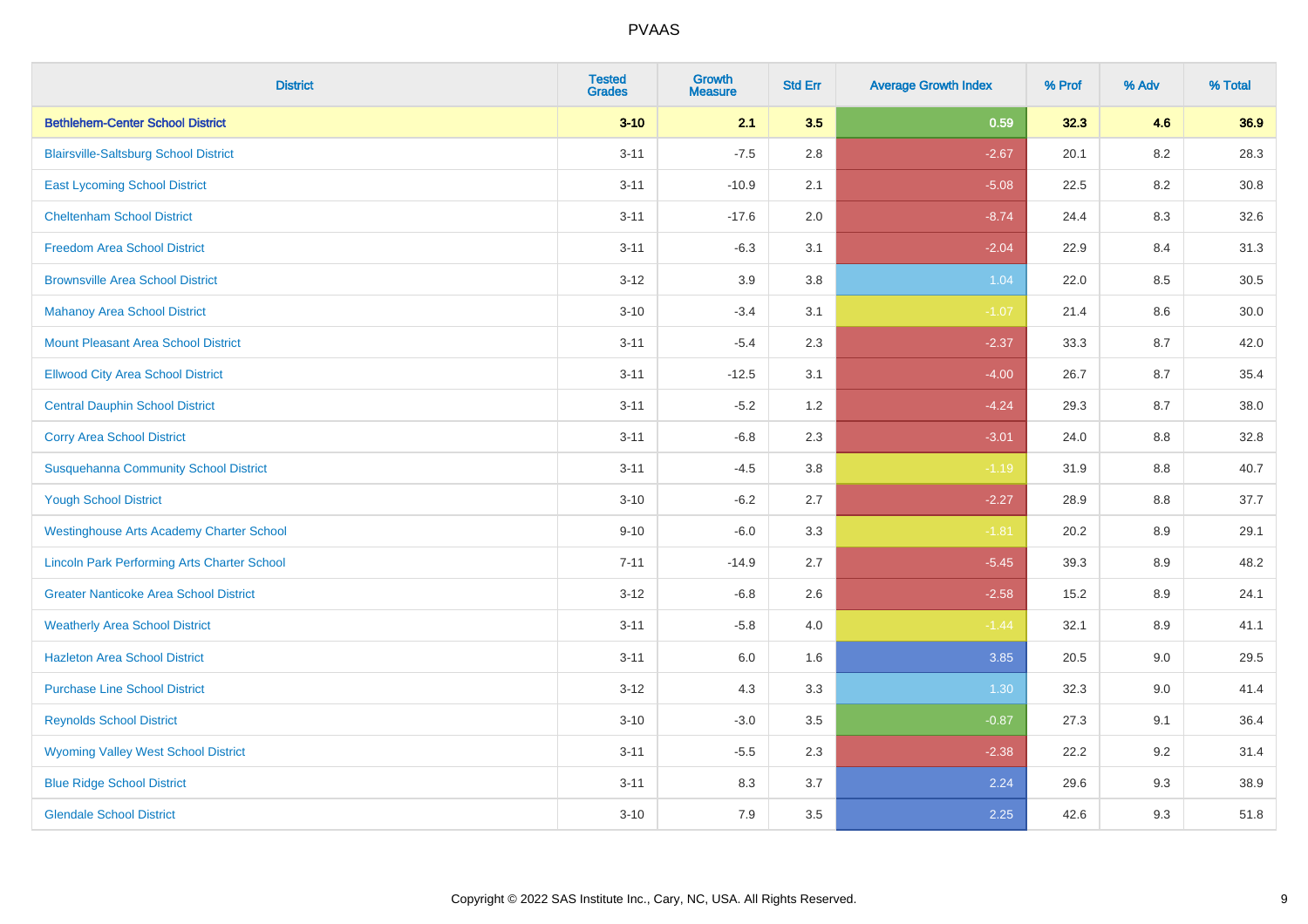| <b>District</b>                            | <b>Tested</b><br><b>Grades</b> | <b>Growth</b><br><b>Measure</b> | <b>Std Err</b> | <b>Average Growth Index</b> | % Prof | % Adv   | % Total  |
|--------------------------------------------|--------------------------------|---------------------------------|----------------|-----------------------------|--------|---------|----------|
| <b>Bethlehem-Center School District</b>    | $3 - 10$                       | 2.1                             | 3.5            | 0.59                        | 32.3   | 4.6     | 36.9     |
| Juniata Valley School District             | $3 - 11$                       | 1.6                             | 3.2            | 0.51                        | 23.1   | 9.4     | 32.5     |
| <b>Apollo-Ridge School District</b>        | $3 - 12$                       | 9.5                             | 3.0            | 3.23                        | 34.0   | 9.4     | 43.4     |
| <b>Tri-Valley School District</b>          | $3 - 10$                       | $-2.7$                          | 3.9            | $-0.69$                     | 31.0   | 9.5     | 40.5     |
| <b>Carmichaels Area School District</b>    | $3 - 10$                       | $-7.0$                          | 3.1            | $-2.30$                     | 17.8   | 9.6     | 27.4     |
| <b>Wyoming Area School District</b>        | $3 - 10$                       | $-5.5$                          | 2.5            | $-2.21$                     | 32.0   | 9.6     | 41.6     |
| <b>West Middlesex Area School District</b> | $3 - 10$                       | $-7.4$                          | 3.5            | $-2.11$                     | 32.0   | 9.6     | 41.6     |
| <b>Minersville Area School District</b>    | $3 - 11$                       | $-2.9$                          | 3.4            | $-0.86$                     | 27.4   | 9.7     | 37.1     |
| Southeastern Greene School District        | $3 - 10$                       | $-2.3$                          | 4.4            | $-0.53$                     | 29.0   | 9.7     | 38.7     |
| <b>Warren County School District</b>       | $3 - 11$                       | $-0.1$                          | 1.6            | $-0.06$                     | 26.7   | 9.7     | 36.4     |
| <b>Cranberry Area School District</b>      | $3 - 12$                       | $-0.9$                          | 3.1            | $-0.29$                     | 25.5   | 9.7     | 35.2     |
| <b>Conneaut School District</b>            | $3 - 12$                       | $-2.3$                          | 2.6            | $-0.91$                     | 27.4   | 9.7     | 37.1     |
| <b>Central Fulton School District</b>      | $3 - 11$                       | $-13.3$                         | 3.2            | $-4.20$                     | 18.1   | 9.7     | 27.8     |
| <b>Shamokin Area School District</b>       | $3 - 11$                       | $-2.6$                          | 2.5            | $-1.06$                     | 19.6   | 9.8     | 29.3     |
| <b>Trinity Area School District</b>        | $3 - 11$                       | $-8.7$                          | 1.8            | $-4.87$                     | 20.9   | 9.8     | $30.8\,$ |
| <b>Deer Lakes School District</b>          | $3 - 11$                       | $-10.0$                         | 2.5            | $-4.02$                     | 27.7   | 9.9     | 37.6     |
| <b>Towanda Area School District</b>        | $3 - 11$                       | $-4.0$                          | 2.6            | $-1.52$                     | 24.8   | $9.9\,$ | 34.8     |
| <b>Steel Valley School District</b>        | $3 - 11$                       | 11.1                            | 3.3            | 3.33                        | 34.8   | 10.1    | 44.9     |
| <b>Windber Area School District</b>        | $3 - 11$                       | $-11.9$                         | $3.0\,$        | $-3.94$                     | 41.0   | 10.3    | 51.3     |
| <b>Forbes Road School District</b>         | $3 - 11$                       | $-11.5$                         | 4.7            | $-2.43$                     | 23.1   | 10.3    | 33.3     |
| <b>Pottsgrove School District</b>          | $3 - 11$                       | $-5.5$                          | 2.0            | $-2.78$                     | 28.6   | 10.3    | 38.8     |
| Southern Tioga School District             | $3 - 11$                       | $-0.1$                          | 2.8            | $-0.03$                     | 26.3   | 10.3    | 36.6     |
| <b>Forest Hills School District</b>        | $3 - 11$                       | 1.8                             | 2.5            | 0.71                        | 28.8   | 10.3    | 39.1     |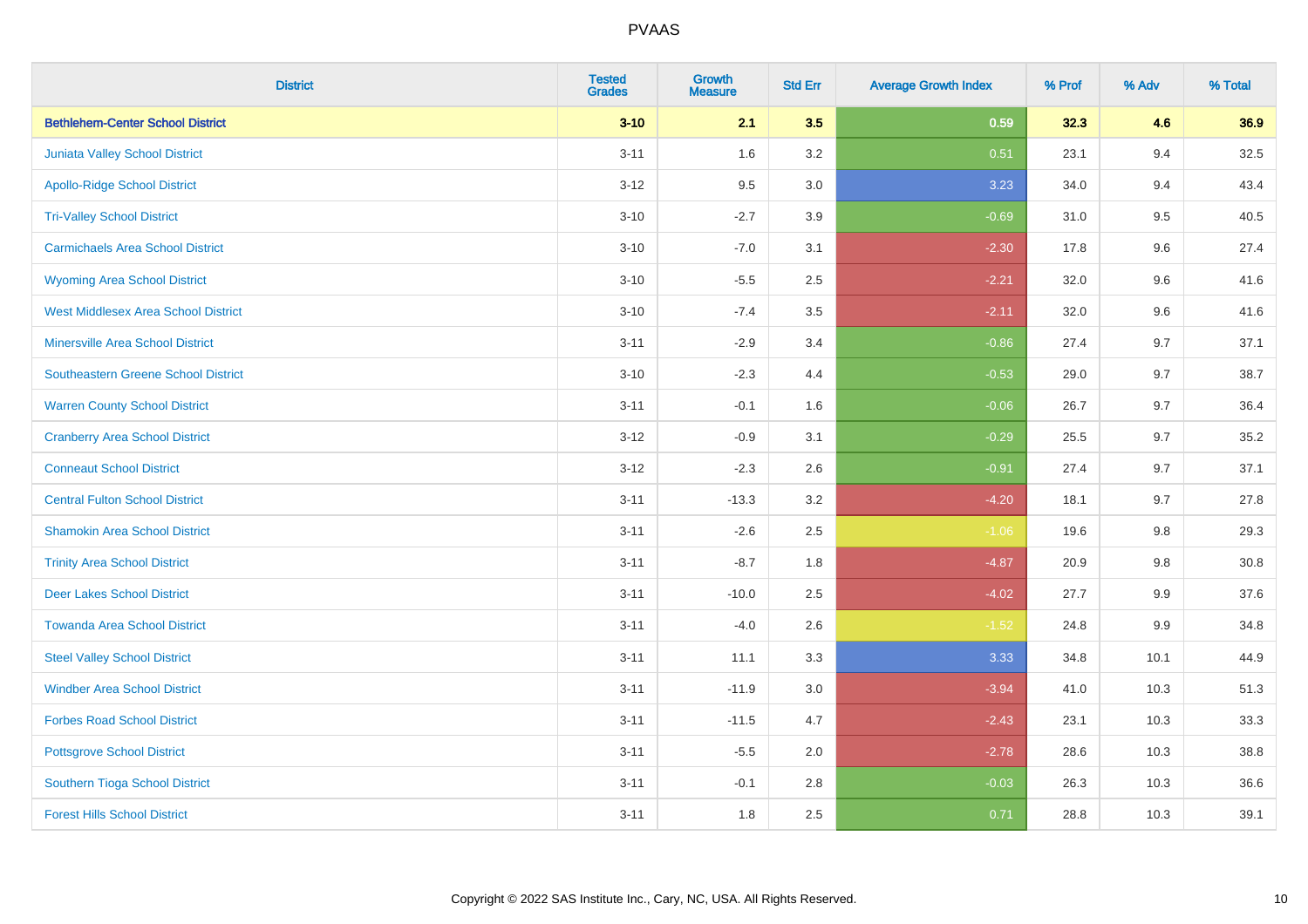| <b>District</b>                           | <b>Tested</b><br><b>Grades</b> | <b>Growth</b><br><b>Measure</b> | <b>Std Err</b> | <b>Average Growth Index</b> | % Prof | % Adv | % Total |
|-------------------------------------------|--------------------------------|---------------------------------|----------------|-----------------------------|--------|-------|---------|
| <b>Bethlehem-Center School District</b>   | $3 - 10$                       | 2.1                             | 3.5            | 0.59                        | 32.3   | 4.6   | 36.9    |
| <b>Millersburg Area School District</b>   | $3 - 11$                       | $-6.6$                          | 3.4            | $-1.92$                     | 24.1   | 10.3  | 34.5    |
| <b>Pleasant Valley School District</b>    | $3 - 11$                       | $-3.3$                          | 1.8            | $-1.80$                     | 28.5   | 10.4  | 39.0    |
| <b>Bucks County Technical High School</b> | $9 - 10$                       | $-2.9$                          | 2.2            | $-1.29$                     | 27.7   | 10.4  | 38.2    |
| <b>Union School District</b>              | $3 - 12$                       | 2.5                             | 3.7            | 0.69                        | 17.9   | 10.4  | 28.4    |
| <b>Newport School District</b>            | $3 - 12$                       | $3.8\,$                         | 3.3            | 1.17                        | 38.8   | 10.4  | 49.2    |
| <b>Highlands School District</b>          | $3 - 11$                       | $-1.3$                          | 2.3            | $-0.55$                     | 32.6   | 10.5  | 43.0    |
| <b>Williamsport Area School District</b>  | $3 - 11$                       | $-11.7$                         | 1.4            | $-8.29$                     | 18.2   | 10.5  | 28.7    |
| <b>Monessen City School District</b>      | $3 - 10$                       | $-3.9$                          | 5.6            | $-0.69$                     | 21.0   | 10.5  | 31.6    |
| <b>Otto-Eldred School District</b>        | $3 - 11$                       | $-0.5$                          | 3.5            | $-0.13$                     | 35.8   | 10.5  | 46.3    |
| <b>Mohawk Area School District</b>        | $3 - 11$                       | $-10.5$                         | 2.8            | $-3.75$                     | 35.1   | 10.6  | 45.7    |
| <b>Redbank Valley School District</b>     | $3 - 11$                       | $-7.5$                          | 3.1            | $-2.41$                     | 12.4   | 10.6  | 23.1    |
| <b>Ridley School District</b>             | $3 - 12$                       | 0.3                             | 1.6            | 0.21                        | 32.0   | 10.7  | 42.6    |
| <b>Bensalem Township School District</b>  | $3 - 11$                       | $1.0\,$                         | 1.6            | 0.63                        | 24.3   | 10.7  | 34.9    |
| <b>West York Area School District</b>     | $3-12$                         | $-9.8$                          | 2.7            | $-3.57$                     | 21.9   | 10.9  | 32.8    |
| <b>Union City Area School District</b>    | $3 - 12$                       | $-8.7$                          | 3.3            | $-2.59$                     | 29.7   | 10.9  | 40.6    |
| <b>Chestnut Ridge School District</b>     | $3 - 12$                       | 4.0                             | 2.9            | 1.38                        | 33.2   | 11.0  | 44.2    |
| <b>Butler Area School District</b>        | $3 - 11$                       | $-14.1$                         | 1.5            | $-9.60$                     | 26.4   | 11.1  | 37.5    |
| <b>Dauphin County Technical School</b>    | $9 - 11$                       | $-3.9$                          | 2.3            | $-1.67$                     | 18.3   | 11.1  | 29.3    |
| <b>Keystone Oaks School District</b>      | $3 - 11$                       | $-7.2$                          | 2.3            | $-3.14$                     | 30.0   | 11.1  | 41.0    |
| <b>New Brighton Area School District</b>  | $3 - 11$                       | $-2.1$                          | 3.2            | $-0.65$                     | 31.5   | 11.1  | 42.6    |
| <b>Marion Center Area School District</b> | $3 - 10$                       | $0.8\,$                         | 2.9            | 0.27                        | 23.3   | 11.1  | 34.4    |
| <b>Northern Potter School District</b>    | $3-12$                         | 6.8                             | 4.6            | 1.48                        | 30.6   | 11.1  | 41.7    |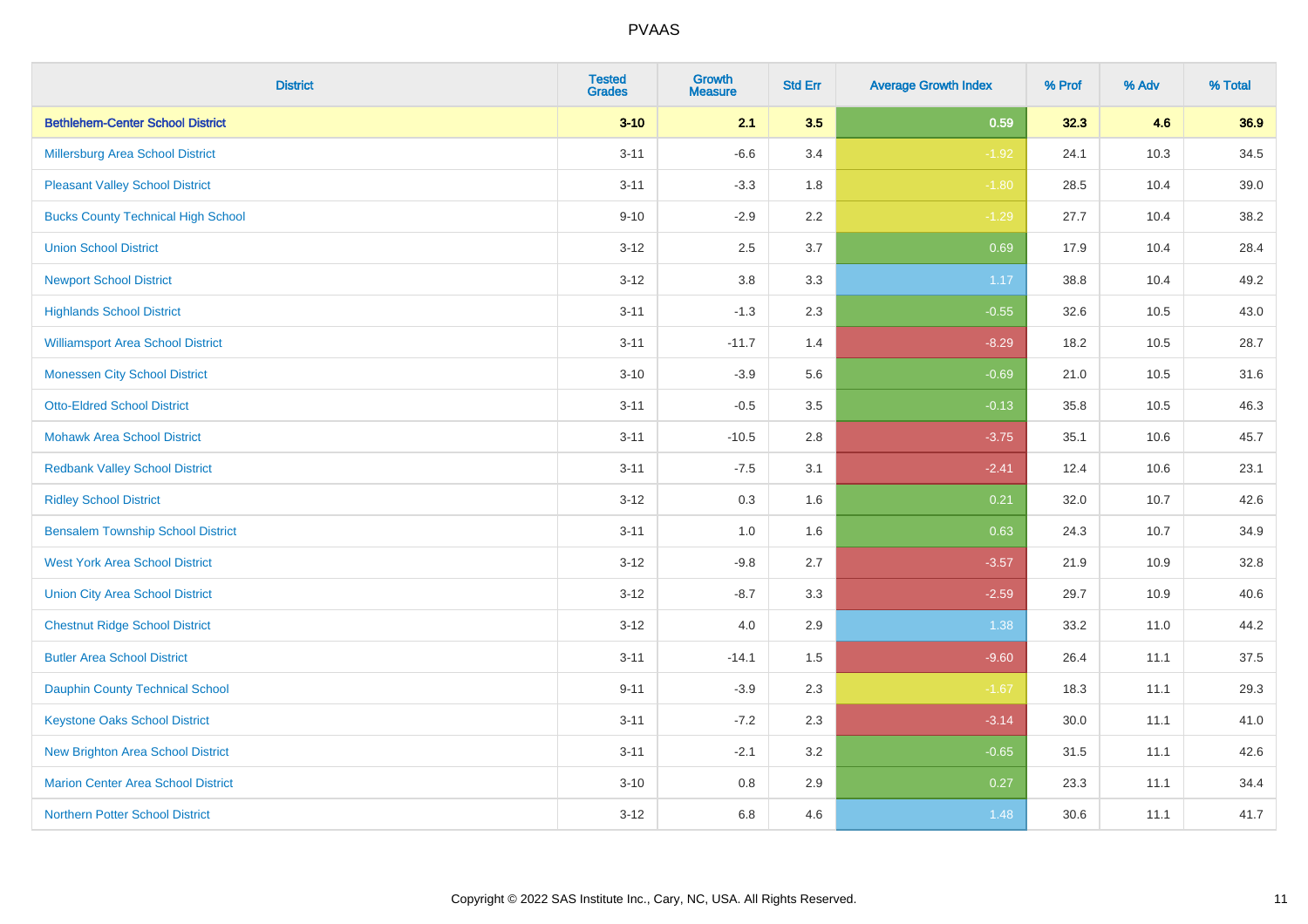| <b>District</b>                               | <b>Tested</b><br><b>Grades</b> | <b>Growth</b><br><b>Measure</b> | <b>Std Err</b> | <b>Average Growth Index</b> | % Prof | % Adv | % Total |
|-----------------------------------------------|--------------------------------|---------------------------------|----------------|-----------------------------|--------|-------|---------|
| <b>Bethlehem-Center School District</b>       | $3 - 10$                       | 2.1                             | 3.5            | 0.59                        | 32.3   | 4.6   | 36.9    |
| Catasauqua Area School District               | $3 - 12$                       | $-7.3$                          | 2.8            | $-2.58$                     | 27.1   | 11.2  | 38.3    |
| <b>Milton Area School District</b>            | $3 - 11$                       | $-10.1$                         | 2.5            | $-4.04$                     | 23.0   | 11.3  | 34.2    |
| <b>Bethlehem Area School District</b>         | $3 - 11$                       | $-4.5$                          | 1.1            | $-3.91$                     | 20.4   | 11.3  | 31.7    |
| <b>Port Allegany School District</b>          | $3 - 11$                       | 6.5                             | 3.7            | 1.74                        | 26.4   | 11.3  | 37.7    |
| <b>Allegheny Valley School District</b>       | $3 - 11$                       | $-1.9$                          | 3.9            | $-0.48$                     | 31.8   | 11.4  | 43.2    |
| <b>Millville Area School District</b>         | $3 - 12$                       | $-5.6$                          | 4.4            | $-1.26$                     | 31.4   | 11.4  | 42.9    |
| <b>Berwick Area School District</b>           | $3 - 11$                       | $-6.9$                          | 2.4            | $-2.84$                     | 22.3   | 11.5  | 33.8    |
| <b>Eastern Lebanon County School District</b> | $3 - 11$                       | 4.0                             | 2.1            | 1.89                        | 23.5   | 11.5  | 35.0    |
| <b>Montgomery Area School District</b>        | $3 - 11$                       | $-5.8$                          | 3.2            | $-1.83$                     | 25.0   | 11.5  | 36.5    |
| Schuylkill Haven Area School District         | $3 - 11$                       | $-5.3$                          | 2.7            | $-1.96$                     | 22.2   | 11.6  | 33.8    |
| <b>Elk Lake School District</b>               | $3 - 11$                       | $-6.1$                          | 2.9            | $-2.12$                     | 26.3   | 11.6  | 37.9    |
| <b>Farrell Area School District</b>           | $3 - 11$                       | $-1.9$                          | 4.2            | $-0.44$                     | 9.3    | 11.6  | 20.9    |
| South Williamsport Area School District       | $3 - 10$                       | 0.9                             | 3.1            | 0.31                        | 38.4   | 11.6  | 50.0    |
| <b>North Schuylkill School District</b>       | $3 - 11$                       | $-4.7$                          | 2.2            | $-2.16$                     | 20.2   | 11.7  | 31.9    |
| <b>Upper Darby School District</b>            | $3 - 12$                       | 11.2                            | 1.4            | 8.28                        | 23.8   | 11.8  | 35.6    |
| <b>Mercer Area School District</b>            | $3 - 11$                       | $2.2\,$                         | 3.1            | 0.70                        | 24.4   | 11.8  | 36.2    |
| Johnsonburg Area School District              | $3 - 11$                       | 5.0                             | 3.9            | 1.27                        | 35.5   | 11.8  | 47.4    |
| <b>West Greene School District</b>            | $3 - 11$                       | $-8.1$                          | 3.9            | $-2.08$                     | 31.0   | 11.9  | 42.9    |
| <b>Union Area School District</b>             | $3 - 11$                       | $-6.5$                          | 3.8            | $-1.70$                     | 30.6   | 12.2  | 42.9    |
| <b>Lakeview School District</b>               | $3 - 11$                       | $-1.9$                          | 3.5            | $-0.53$                     | 41.5   | 12.3  | 53.8    |
| <b>Athens Area School District</b>            | $3 - 11$                       | 2.6                             | 2.3            | 1.11                        | 34.9   | 12.3  | 47.3    |
| <b>Wattsburg Area School District</b>         | $3 - 11$                       | 1.0                             | 2.7            | 0.36                        | 20.4   | 12.4  | 32.7    |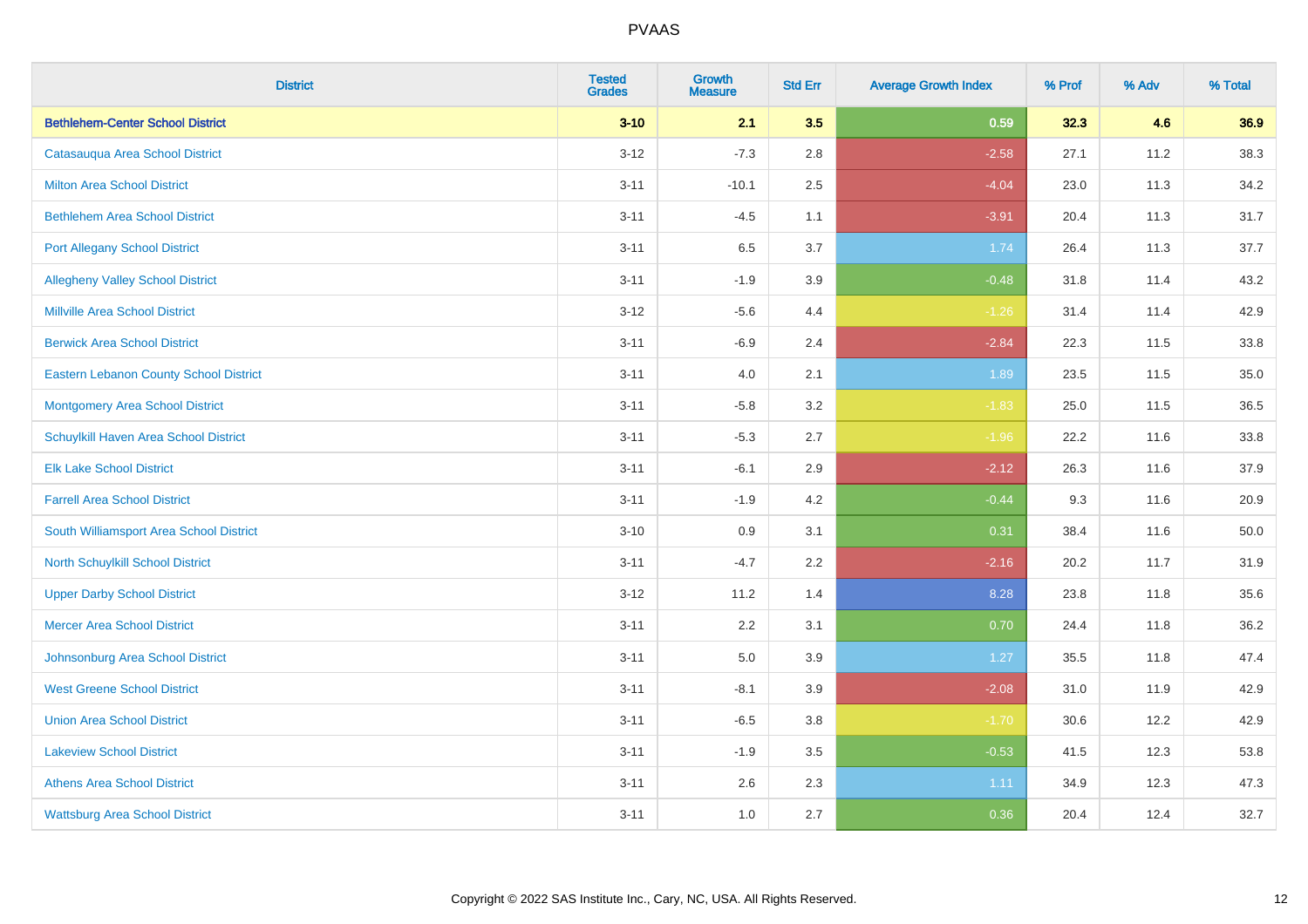| <b>District</b>                            | <b>Tested</b><br><b>Grades</b> | <b>Growth</b><br><b>Measure</b> | <b>Std Err</b> | <b>Average Growth Index</b> | % Prof | % Adv | % Total |
|--------------------------------------------|--------------------------------|---------------------------------|----------------|-----------------------------|--------|-------|---------|
| <b>Bethlehem-Center School District</b>    | $3 - 10$                       | 2.1                             | 3.5            | 0.59                        | 32.3   | 4.6   | 36.9    |
| <b>Hopewell Area School District</b>       | $3 - 11$                       | $0.8\,$                         | 2.6            | 0.31                        | 34.5   | 12.4  | 46.9    |
| <b>Centennial School District</b>          | $3 - 10$                       | 1.5                             | 1.5            | 0.98                        | 23.6   | 12.4  | 36.0    |
| East Stroudsburg Area School District      | $3 - 11$                       | $-4.9$                          | 1.4            | $-3.38$                     | 22.7   | 12.5  | 35.2    |
| <b>Moshannon Valley School District</b>    | $3 - 10$                       | $-5.1$                          | 4.6            | $-1.12$                     | 25.0   | 12.5  | 37.5    |
| <b>Greater Latrobe School District</b>     | $3 - 11$                       | $-14.1$                         | 2.0            | $-7.14$                     | 41.0   | 12.6  | 53.6    |
| <b>Salisbury Township School District</b>  | $3 - 11$                       | 5.8                             | 3.6            | 1.62                        | 24.4   | 12.6  | 37.0    |
| <b>Penn-Delco School District</b>          | $3 - 11$                       | 1.3                             | 1.8            | 0.75                        | 26.5   | 12.6  | 39.1    |
| <b>Bangor Area School District</b>         | $3 - 12$                       | $-1.2$                          | 2.0            | $-0.60$                     | 25.8   | 12.7  | 38.5    |
| <b>Elizabeth Forward School District</b>   | $3 - 11$                       | $-5.5$                          | 2.5            | $-2.25$                     | 32.2   | 12.8  | 45.0    |
| Southern Columbia Area School District     | $3 - 11$                       | $-8.5$                          | 3.0            | $-2.83$                     | 30.5   | 12.8  | 43.3    |
| <b>Wyalusing Area School District</b>      | $3 - 12$                       | 5.7                             | 3.2            | 1.78                        | 38.6   | 12.9  | 51.4    |
| <b>Big Spring School District</b>          | $3 - 11$                       | $-9.8$                          | 2.3            | $-4.32$                     | 23.6   | 12.9  | 36.5    |
| <b>Neshannock Township School District</b> | $3 - 10$                       | $-12.5$                         | 2.7            | $-4.73$                     | 29.0   | 13.0  | 42.0    |
| <b>Easton Area School District</b>         | $3-12$                         | 6.3                             | 1.3            | 4.91                        | 24.1   | 13.0  | 37.1    |
| <b>Cambria Heights School District</b>     | $3 - 10$                       | $-6.2$                          | 2.9            | $-2.11$                     | 25.0   | 13.0  | 38.0    |
| <b>Shaler Area School District</b>         | $3 - 11$                       | $-2.1$                          | 1.8            | $-1.18$                     | 32.0   | 13.0  | 45.0    |
| <b>Southern Fulton School District</b>     | $3 - 11$                       | $-5.1$                          | 4.0            | $-1.29$                     | 21.7   | 13.0  | 34.8    |
| <b>Northwest Area School District</b>      | $3 - 10$                       | $-3.2$                          | 3.3            | $-0.97$                     | 30.4   | 13.0  | 43.5    |
| Susquehanna Township School District       | $3 - 12$                       | 3.9                             | 2.7            | $1.45$                      | 19.0   | 13.1  | 32.0    |
| Oil City Area School District              | $3 - 11$                       | 8.6                             | 2.4            | 3.56                        | 29.1   | 13.1  | 42.2    |
| <b>Everett Area School District</b>        | $3 - 11$                       | $-1.1$                          | 3.1            | $-0.34$                     | 34.2   | 13.2  | 47.4    |
| <b>Old Forge School District</b>           | $3-12$                         | $-11.3$                         | 3.1            | $-3.62$                     | 28.6   | 13.2  | 41.8    |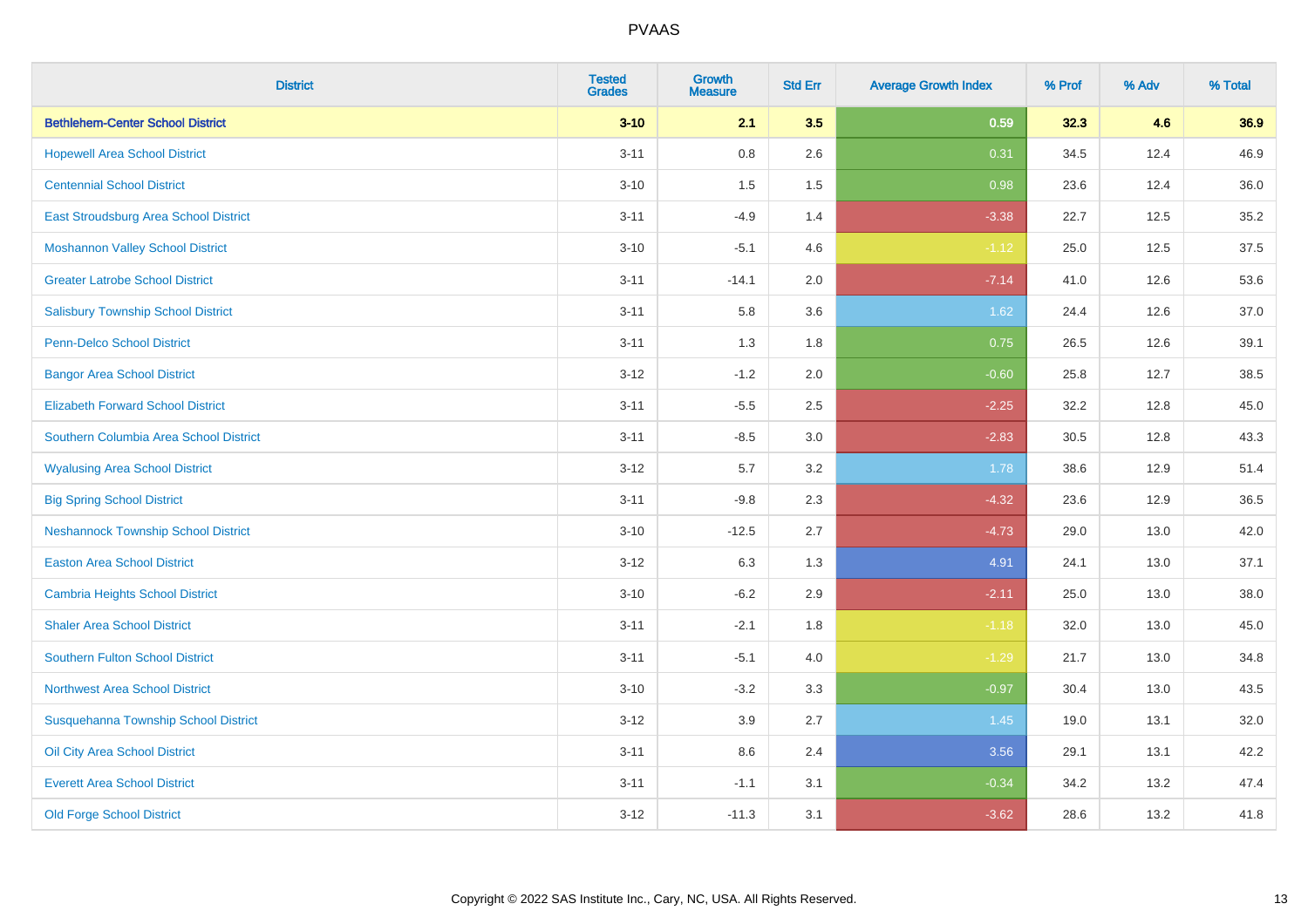| <b>District</b>                             | <b>Tested</b><br><b>Grades</b> | <b>Growth</b><br><b>Measure</b> | <b>Std Err</b> | <b>Average Growth Index</b> | % Prof | % Adv | % Total |
|---------------------------------------------|--------------------------------|---------------------------------|----------------|-----------------------------|--------|-------|---------|
| <b>Bethlehem-Center School District</b>     | $3 - 10$                       | 2.1                             | 3.5            | 0.59                        | 32.3   | 4.6   | 36.9    |
| Mifflinburg Area School District            | $3 - 11$                       | $-6.0$                          | 2.1            | $-2.87$                     | 32.7   | 13.3  | 46.0    |
| <b>Ringgold School District</b>             | $3 - 11$                       | 2.9                             | 2.2            | 1.32                        | 23.8   | 13.3  | 37.1    |
| <b>Greensburg Salem School District</b>     | $3 - 11$                       | $-6.9$                          | 2.2            | $-3.06$                     | 30.3   | 13.3  | 43.6    |
| <b>Clarion Area School District</b>         | $3 - 11$                       | 3.2                             | 3.7            | 0.88                        | 31.7   | 13.3  | 45.0    |
| <b>Wellsboro Area School District</b>       | $3 - 11$                       | $-6.3$                          | 3.0            | $-2.08$                     | 24.4   | 13.4  | 37.8    |
| <b>Jersey Shore Area School District</b>    | $3 - 11$                       | 0.7                             | 2.5            | 0.27                        | 39.3   | 13.6  | 52.9    |
| <b>Annville-Cleona School District</b>      | $3 - 12$                       | 1.1                             | 2.4            | 0.45                        | 34.8   | 13.6  | 48.5    |
| <b>Northwestern School District</b>         | $3 - 11$                       | $-14.6$                         | 3.2            | $-4.51$                     | 32.5   | 13.7  | 46.2    |
| <b>Brockway Area School District</b>        | $3 - 11$                       | $-0.4$                          | 3.5            | $-0.11$                     | 41.2   | 13.8  | 55.0    |
| Altoona Area School District                | $3 - 12$                       | 0.1                             | 1.5            | 0.07                        | 29.0   | 13.8  | 42.8    |
| Shenango Area School District               | $3 - 11$                       | 1.7                             | 3.2            | 0.52                        | 41.4   | 13.8  | 55.3    |
| Selinsgrove Area School District            | $3 - 12$                       | $-5.7$                          | 2.1            | $-2.74$                     | 25.4   | 13.9  | 39.2    |
| <b>Susquenita School District</b>           | $3 - 11$                       | $-5.9$                          | 2.6            | $-2.28$                     | 30.6   | 13.9  | 44.4    |
| <b>Kennett Consolidated School District</b> | $3 - 11$                       | $-10.4$                         | 1.7            | $-6.27$                     | 28.7   | 14.0  | 42.7    |
| <b>Chichester School District</b>           | $3 - 11$                       | $-1.8$                          | 4.2            | $-0.44$                     | 40.0   | 14.0  | 54.0    |
| <b>Avonworth School District</b>            | $3 - 10$                       | $-6.2$                          | 2.3            | $-2.68$                     | 35.9   | 14.1  | 50.0    |
| <b>Fort Cherry School District</b>          | $3 - 10$                       | $-0.7$                          | 3.1            | $-0.21$                     | 30.6   | 14.1  | 44.7    |
| <b>Pine Grove Area School District</b>      | $3 - 11$                       | $-1.1$                          | 3.0            | $-0.36$                     | 29.5   | 14.3  | 43.8    |
| <b>Palmerton Area School District</b>       | $3 - 11$                       | $-0.9$                          | 2.7            | $-0.34$                     | 34.3   | 14.3  | 48.6    |
| <b>Conrad Weiser Area School District</b>   | $3 - 11$                       | 7.1                             | 2.1            | 3.34                        | 28.2   | 14.4  | 42.6    |
| <b>Somerset Area School District</b>        | $3 - 11$                       | $-7.6$                          | 2.4            | $-3.17$                     | 21.0   | 14.5  | 35.5    |
| <b>Oxford Area School District</b>          | $3 - 11$                       | $-3.1$                          | 1.8            | $-1.77$                     | 27.5   | 14.5  | 42.0    |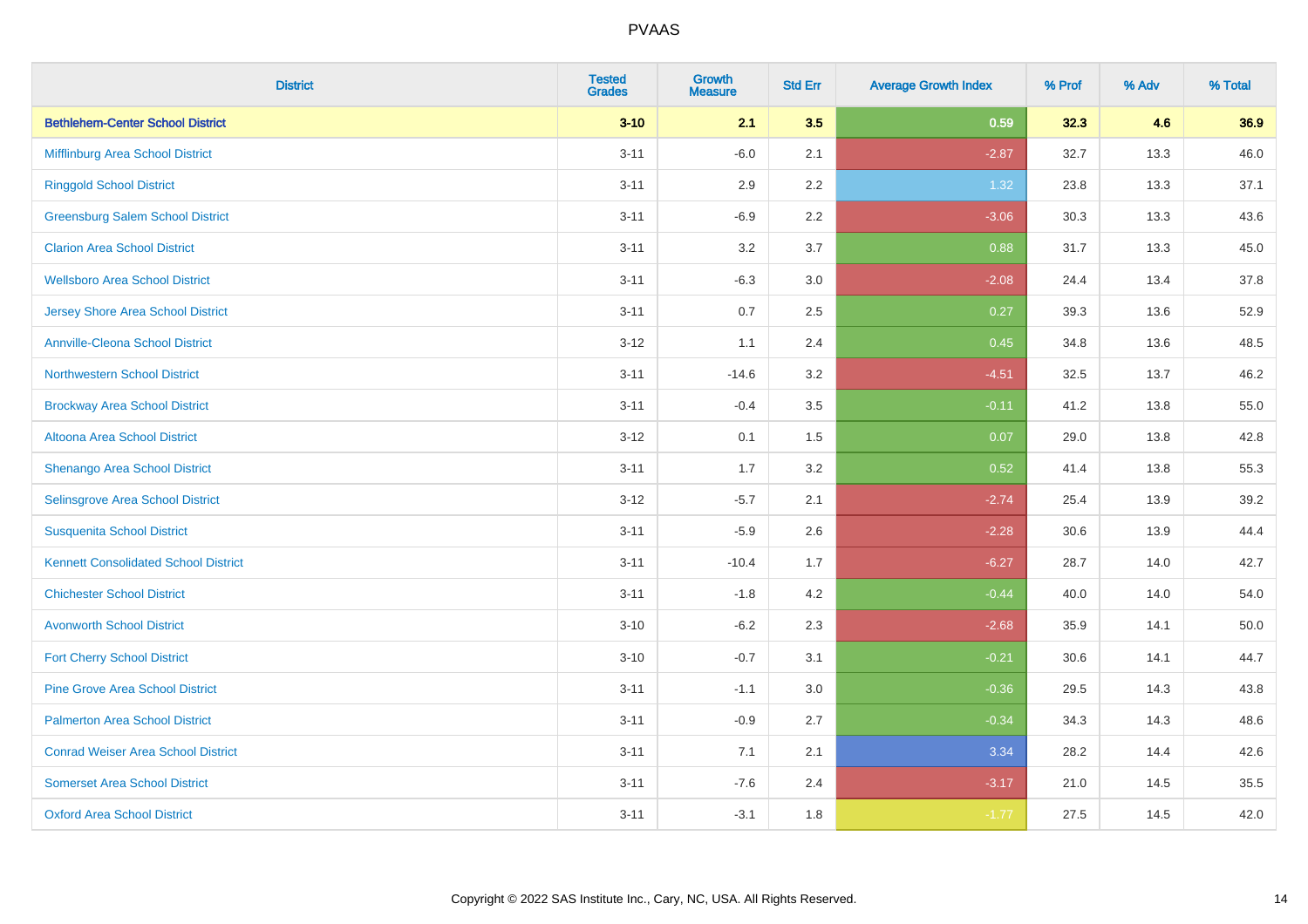| <b>District</b>                                    | <b>Tested</b><br><b>Grades</b> | <b>Growth</b><br><b>Measure</b> | <b>Std Err</b> | <b>Average Growth Index</b> | % Prof | % Adv | % Total |
|----------------------------------------------------|--------------------------------|---------------------------------|----------------|-----------------------------|--------|-------|---------|
| <b>Bethlehem-Center School District</b>            | $3 - 10$                       | 2.1                             | 3.5            | 0.59                        | 32.3   | 4.6   | 36.9    |
| <b>Laurel Highlands School District</b>            | $3 - 11$                       | $-3.8$                          | 2.3            | $-1.63$                     | 20.9   | 14.6  | 35.4    |
| <b>Wilson Area School District</b>                 | $3 - 11$                       | $-0.3$                          | 2.4            | $-0.12$                     | 35.4   | 14.6  | 50.0    |
| <b>Brookville Area School District</b>             | $3 - 11$                       | $6.8\,$                         | 3.1            | 2.19                        | 46.1   | 14.6  | 60.7    |
| <b>Kutztown Area School District</b>               | $3 - 12$                       | 9.3                             | 2.8            | 3.34                        | 38.5   | 14.6  | 53.2    |
| <b>Keystone Central School District</b>            | $3 - 11$                       | 3.6                             | 1.8            | 2.04                        | 27.1   | 14.6  | 41.8    |
| <b>Baldwin-Whitehall School District</b>           | $3 - 11$                       | $-5.5$                          | 1.9            | $-2.93$                     | 32.0   | 14.7  | 46.7    |
| <b>Westmont Hilltop School District</b>            | $3 - 11$                       | $-1.0$                          | 2.8            | $-0.36$                     | 33.3   | 14.7  | 48.0    |
| <b>Pittston Area School District</b>               | $3 - 11$                       | $-8.2$                          | 2.2            | $-3.75$                     | 26.7   | 14.8  | 41.5    |
| <b>Central Greene School District</b>              | $3 - 11$                       | $-0.4$                          | 2.5            | $-0.15$                     | 27.8   | 14.8  | 42.6    |
| <b>Solanco School District</b>                     | $3 - 11$                       | 2.2                             | 1.8            | 1.18                        | 27.2   | 15.0  | 42.3    |
| <b>Forest Area School District</b>                 | $3 - 11$                       | $-1.8$                          | 4.7            | $-0.37$                     | 18.9   | 15.1  | 34.0    |
| <b>Mifflin County School District</b>              | $3 - 11$                       | 12.3                            | 1.6            | 7.69                        | 35.1   | 15.1  | 50.3    |
| <b>Middletown Area School District</b>             | $3 - 11$                       | $-3.4$                          | 2.4            | $-1.44$                     | 34.3   | 15.2  | 49.4    |
| <b>Reach Cyber Charter School</b>                  | $3 - 11$                       | 1.4                             | 3.6            | 0.40                        | 32.9   | 15.2  | 48.1    |
| <b>Chambersburg Area School District</b>           | $3 - 11$                       | $-5.6$                          | 1.3            | $-4.42$                     | 24.2   | 15.2  | 39.4    |
| Hollidaysburg Area School District                 | $3 - 11$                       | $-2.7$                          | 1.6            | $-1.64$                     | 32.6   | 15.2  | 47.8    |
| <b>West Shore School District</b>                  | $3 - 12$                       | 2.2                             | 1.3            | 1.68                        | 31.8   | 15.2  | 47.1    |
| <b>Southmoreland School District</b>               | $3 - 11$                       | $-12.5$                         | 3.1            | $-4.04$                     | 33.3   | 15.5  | 48.8    |
| <b>Hamburg Area School District</b>                | $3 - 11$                       | 0.6                             | 2.4            | 0.25                        | 28.0   | 15.5  | 43.6    |
| <b>Ridgway Area School District</b>                | $3 - 11$                       | $-6.1$                          | 4.0            | $-1.53$                     | 42.2   | 15.6  | 57.8    |
| <b>Commonwealth Charter Academy Charter School</b> | $3 - 10$                       | 4.2                             | 1.6            | 2.68                        | 27.0   | 15.6  | 42.5    |
| <b>Exeter Township School District</b>             | $3 - 11$                       | $-1.0$                          | 1.7            | $-0.58$                     | 27.2   | 15.6  | 42.8    |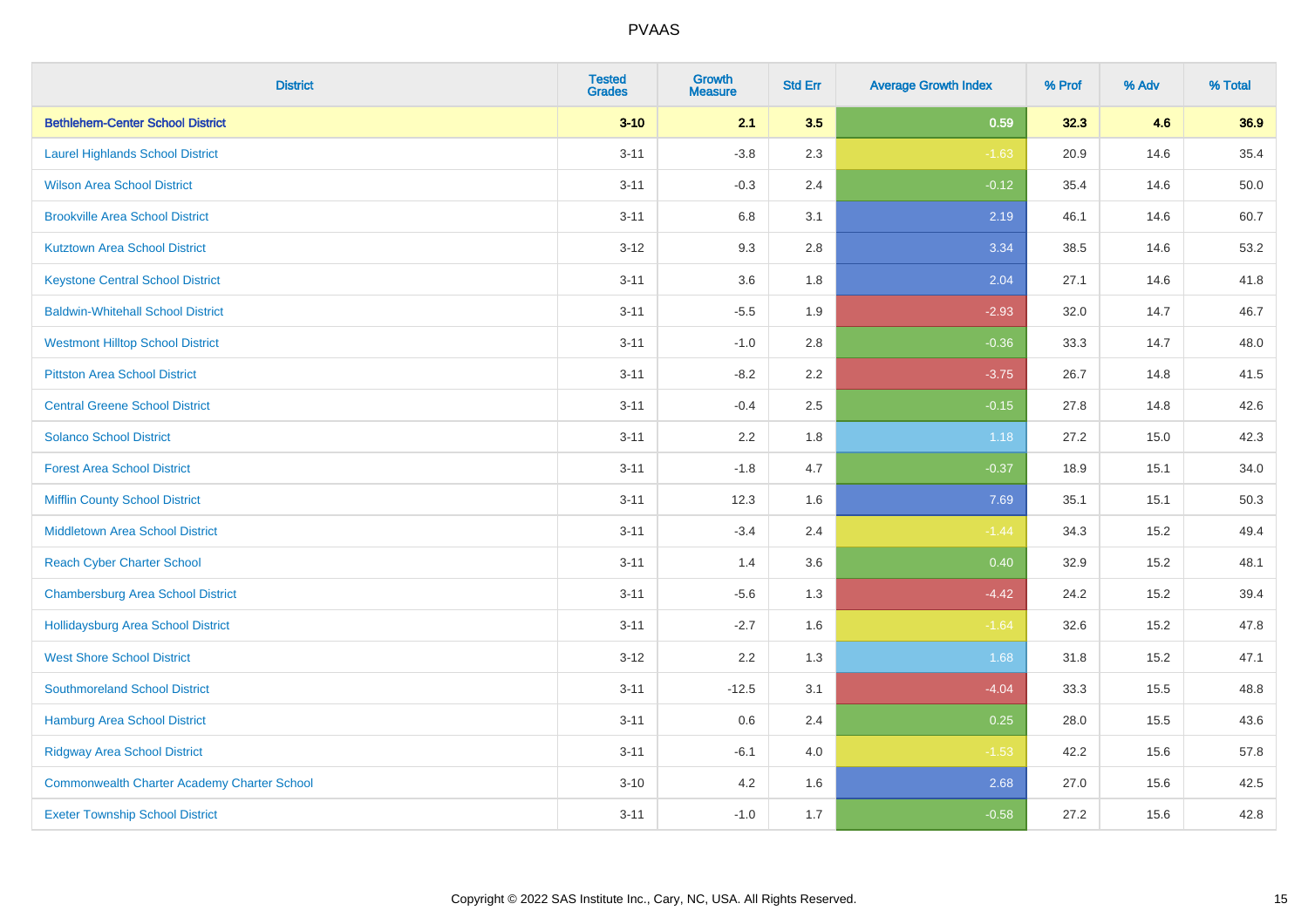| <b>District</b>                          | <b>Tested</b><br><b>Grades</b> | <b>Growth</b><br><b>Measure</b> | <b>Std Err</b> | <b>Average Growth Index</b> | % Prof | % Adv | % Total |
|------------------------------------------|--------------------------------|---------------------------------|----------------|-----------------------------|--------|-------|---------|
| <b>Bethlehem-Center School District</b>  | $3 - 10$                       | 2.1                             | 3.5            | 0.59                        | 32.3   | 4.6   | 36.9    |
| <b>General Mclane School District</b>    | $3 - 11$                       | $-10.7$                         | 2.4            | $-4.40$                     | 34.0   | 15.6  | 49.6    |
| <b>Bald Eagle Area School District</b>   | $3 - 11$                       | 7.6                             | 2.5            | 3.00                        | 31.6   | 15.6  | 47.3    |
| <b>Laurel School District</b>            | $3 - 11$                       | 13.0                            | 3.1            | 4.19                        | 30.3   | 15.7  | 46.1    |
| <b>Crawford Central School District</b>  | $3 - 11$                       | 5.7                             | 2.1            | 2.71                        | 26.4   | 15.8  | 42.1    |
| <b>Valley Grove School District</b>      | $3 - 10$                       | $-4.0$                          | 5.5            | $-0.72$                     | 68.4   | 15.8  | 84.2    |
| Penn Cambria School District             | $3 - 11$                       | $-4.5$                          | 2.4            | $-1.86$                     | 27.3   | 15.8  | 43.2    |
| <b>Charleroi School District</b>         | $3 - 11$                       | $-4.3$                          | 2.7            | $-1.55$                     | 22.2   | 15.9  | 38.1    |
| <b>Brentwood Borough School District</b> | $3 - 11$                       | 1.3                             | 3.0            | 0.44                        | 20.2   | 16.0  | 36.2    |
| Mechanicsburg Area School District       | $3 - 11$                       | $-5.7$                          | 1.6            | $-3.48$                     | 35.1   | 16.0  | 51.2    |
| <b>Iroquois School District</b>          | $3 - 11$                       | 13.6                            | 2.8            | 4.83                        | 33.3   | 16.0  | 49.4    |
| <b>Western Wayne School District</b>     | $3 - 11$                       | 3.6                             | 2.6            | 1.39                        | 30.8   | 16.2  | 47.0    |
| Philipsburg-Osceola Area School District | $3 - 11$                       | 4.1                             | 3.0            | 1.37                        | 22.5   | 16.2  | 38.8    |
| <b>United School District</b>            | $3 - 11$                       | 6.3                             | 3.3            | 1.89                        | 38.8   | 16.3  | 55.0    |
| <b>Collegium Charter School</b>          | $3 - 10$                       | 21.2                            | 2.6            | 8.18                        | 25.4   | 16.4  | 41.8    |
| South Middleton School District          | $3 - 11$                       | 4.4                             | 2.2            | 1.95                        | 31.1   | 16.4  | 47.5    |
| <b>Grove City Area School District</b>   | $3 - 12$                       | $-8.8$                          | 2.3            | $-3.89$                     | 25.6   | 16.4  | 42.0    |
| <b>Troy Area School District</b>         | $3 - 10$                       | $-4.7$                          | 3.2            | $-1.46$                     | 22.8   | 16.5  | 39.2    |
| <b>California Area School District</b>   | $3 - 10$                       | $-13.7$                         | 4.5            | $-3.06$                     | 41.7   | 16.7  | 58.3    |
| <b>Bradford Area School District</b>     | $3 - 12$                       | $-1.8$                          | 2.3            | $-0.79$                     | 31.2   | 16.7  | 47.9    |
| <b>Fort Leboeuf School District</b>      | $3 - 11$                       | $3.5\,$                         | 2.2            | 1.58                        | 32.0   | 16.8  | 48.8    |
| <b>Warrior Run School District</b>       | $3 - 11$                       | 10.5                            | 2.7            | 3.86                        | 34.1   | 16.8  | 50.9    |
| Northern Tioga School District           | $3 - 12$                       | 6.8                             | 2.6            | 2.64                        | 25.0   | 16.9  | 41.9    |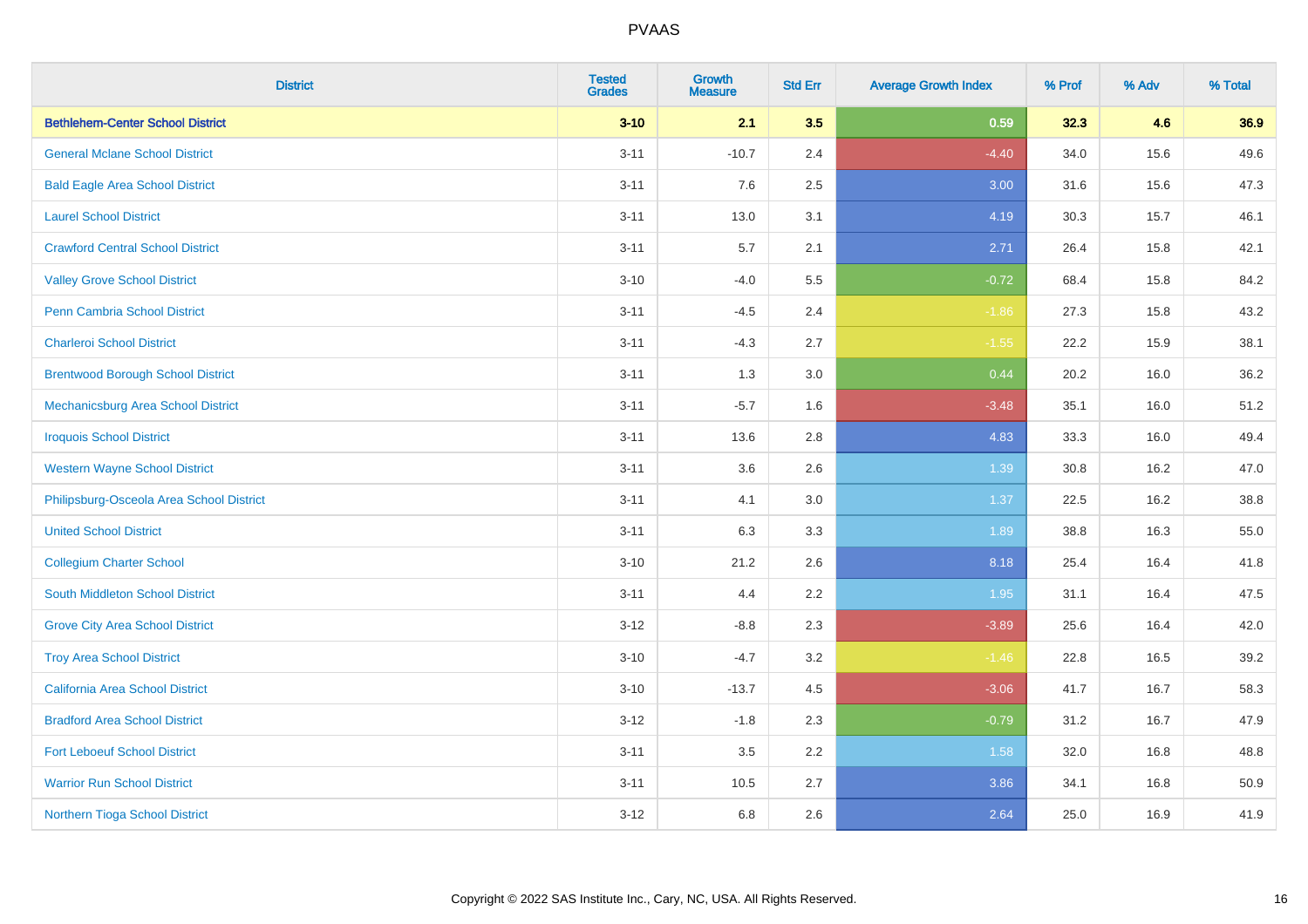| <b>District</b>                         | <b>Tested</b><br><b>Grades</b> | <b>Growth</b><br><b>Measure</b> | <b>Std Err</b> | <b>Average Growth Index</b> | % Prof | % Adv | % Total |
|-----------------------------------------|--------------------------------|---------------------------------|----------------|-----------------------------|--------|-------|---------|
| <b>Bethlehem-Center School District</b> | $3 - 10$                       | 2.1                             | 3.5            | 0.59                        | 32.3   | 4.6   | 36.9    |
| <b>Penncrest School District</b>        | $3 - 11$                       | 6.0                             | 1.9            | 3.24                        | 31.1   | 16.9  | 48.0    |
| Northern Bedford County School District | $3 - 11$                       | $-2.3$                          | 3.3            | $-0.69$                     | 26.2   | 16.9  | 43.1    |
| East Pennsboro Area School District     | $3 - 11$                       | 4.8                             | 2.1            | 2.26                        | 36.8   | 16.9  | 53.7    |
| <b>Upper Adams School District</b>      | $3 - 11$                       | 0.9                             | 2.5            | 0.37                        | 33.0   | 17.0  | 50.0    |
| <b>Riverside School District</b>        | $3 - 11$                       | $-6.2$                          | 2.7            | $-2.33$                     | 20.8   | 17.0  | 37.7    |
| <b>Bentworth School District</b>        | $3 - 11$                       | 7.0                             | 3.0            | 2.36                        | 26.6   | 17.0  | 43.6    |
| <b>South Park School District</b>       | $3 - 11$                       | $-8.8$                          | 2.5            | $-3.46$                     | 28.1   | 17.0  | 45.2    |
| <b>Octorara Area School District</b>    | $3 - 11$                       | $-7.5$                          | 3.2            | $-2.35$                     | 26.1   | 17.0  | 43.2    |
| <b>South Eastern School District</b>    | $3 - 11$                       | $-1.0$                          | 1.8            | $-0.55$                     | 36.4   | 17.1  | 53.5    |
| Pocono Mountain School District         | $3 - 12$                       | $-4.3$                          | 1.8            | $-2.43$                     | 35.5   | 17.1  | 52.6    |
| <b>Ephrata Area School District</b>     | $3 - 11$                       | 6.8                             | 1.7            | 4.08                        | 31.6   | 17.1  | 48.8    |
| <b>Chartiers Valley School District</b> | $3 - 11$                       | $-9.1$                          | 2.1            | $-4.23$                     | 20.7   | 17.4  | 38.0    |
| Huntingdon Area School District         | $3 - 11$                       | 5.8                             | 2.6            | 2.28                        | 27.8   | 17.4  | 45.2    |
| <b>Tamaqua Area School District</b>     | $3-12$                         | 6.5                             | 2.4            | 2.72                        | 34.3   | 17.5  | 51.8    |
| <b>Homer-Center School District</b>     | $3 - 11$                       | $8.8\,$                         | 3.5            | 2.53                        | 38.0   | 17.7  | 55.8    |
| <b>Burrell School District</b>          | $3 - 11$                       | $-1.5$                          | 3.3            | $-0.44$                     | 27.8   | 17.7  | 45.6    |
| Hatboro-Horsham School District         | $3 - 11$                       | $-2.7$                          | 1.6            | $-1.65$                     | 27.9   | 17.9  | 45.8    |
| Northwestern Lehigh School District     | $3 - 11$                       | $-2.4$                          | 2.1            | $-1.14$                     | 41.7   | 17.9  | 59.5    |
| Northampton Area School District        | $3 - 11$                       | 3.2                             | 1.5            | 2.05                        | 29.8   | 17.9  | 47.7    |
| Northern Lehigh School District         | $3 - 12$                       | 6.1                             | 2.5            | 2.42                        | 21.4   | 18.0  | 39.3    |
| Lackawanna Trail School District        | $3 - 10$                       | $-11.0$                         | 3.3            | $-3.35$                     | 13.1   | 18.0  | 31.2    |
| <b>Tunkhannock Area School District</b> | $3 - 11$                       | 1.4                             | 2.0            | 0.71                        | 29.8   | 18.1  | 47.9    |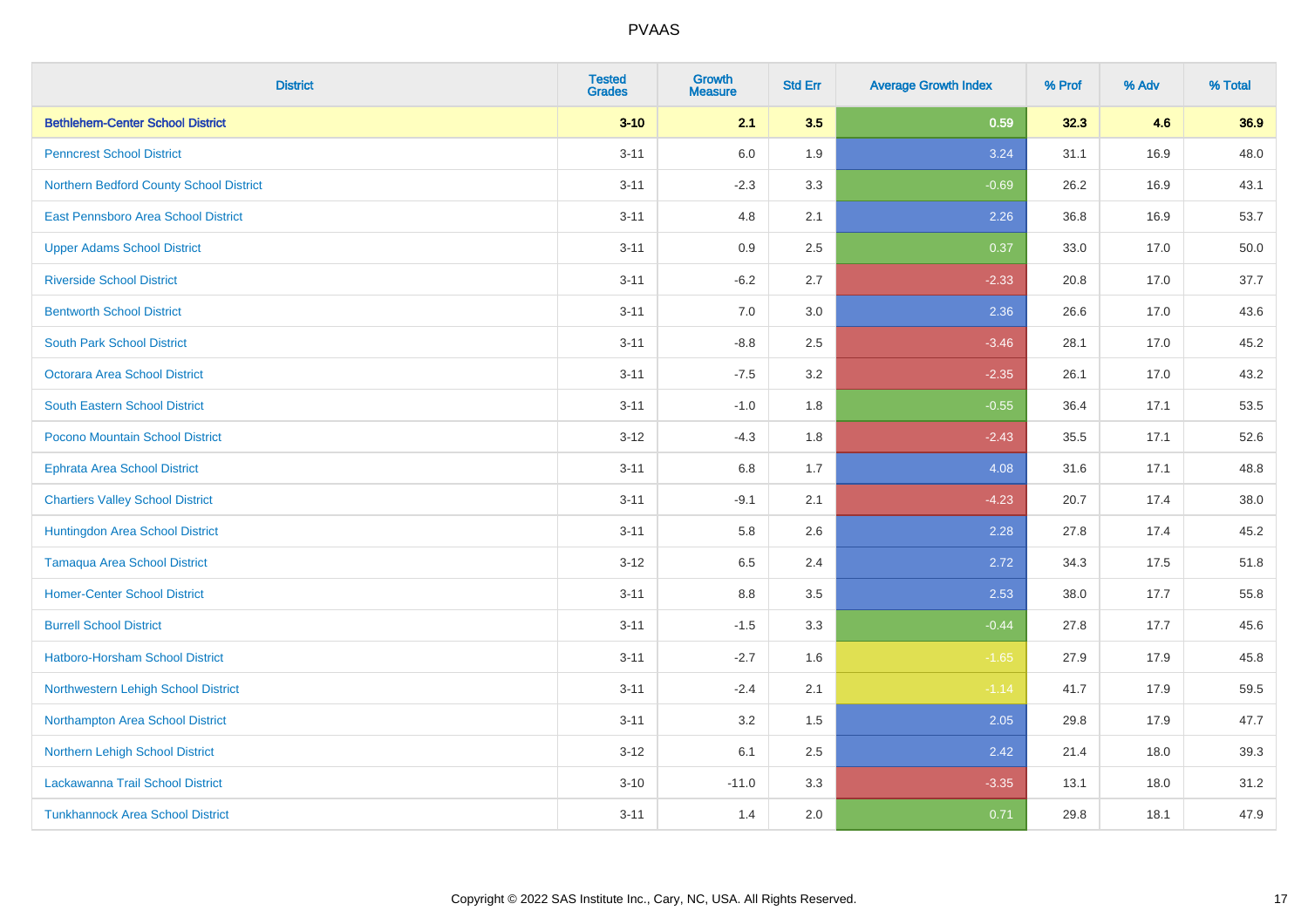| <b>District</b>                             | <b>Tested</b><br><b>Grades</b> | <b>Growth</b><br><b>Measure</b> | <b>Std Err</b> | <b>Average Growth Index</b> | % Prof | % Adv | % Total |
|---------------------------------------------|--------------------------------|---------------------------------|----------------|-----------------------------|--------|-------|---------|
| <b>Bethlehem-Center School District</b>     | $3 - 10$                       | 2.1                             | 3.5            | 0.59                        | 32.3   | 4.6   | 36.9    |
| <b>Montoursville Area School District</b>   | $3 - 12$                       | $-8.4$                          | 2.6            | $-3.17$                     | 38.8   | 18.2  | 57.0    |
| <b>Kiski Area School District</b>           | $3 - 11$                       | $-4.0$                          | 2.0            | $-1.99$                     | 23.1   | 18.2  | 41.3    |
| Saint Marys Area School District            | $3 - 11$                       | 6.0                             | 2.2            | 2.69                        | 35.4   | 18.3  | 53.7    |
| <b>Stroudsburg Area School District</b>     | $3 - 11$                       | 7.5                             | 1.6            | 4.70                        | 30.4   | 18.3  | 48.7    |
| <b>Shikellamy School District</b>           | $3 - 10$                       | $-8.3$                          | 2.4            | $-3.42$                     | 20.8   | 18.5  | 39.2    |
| <b>Gateway School District</b>              | $3 - 11$                       | 3.1                             | 2.0            | $1.55$                      | 35.7   | 18.5  | 54.2    |
| Renaissance Academy Charter School          | $3 - 11$                       | $-5.6$                          | 3.1            | $-1.79$                     | 28.4   | 18.5  | 46.9    |
| <b>Central Valley School District</b>       | $3 - 10$                       | 4.7                             | 2.6            | 1.83                        | 37.8   | 18.5  | 56.3    |
| <b>Eastern York School District</b>         | $3 - 11$                       | $-6.2$                          | 2.3            | $-2.70$                     | 27.8   | 18.5  | 46.4    |
| <b>School Lane Charter School</b>           | $3 - 11$                       | 2.6                             | 3.6            | 0.72                        | 23.1   | 18.7  | 41.8    |
| <b>Dover Area School District</b>           | $3 - 12$                       | 7.1                             | 1.9            | 3.78                        | 33.0   | 18.7  | 51.7    |
| <b>Austin Area School District</b>          | $3 - 11$                       | 2.6                             | 6.0            | 0.43                        | 25.0   | 18.8  | 43.8    |
| <b>North Clarion County School District</b> | $3-12$                         | 3.4                             | 4.1            | 0.83                        | 45.0   | 18.8  | 63.8    |
| <b>Muncy School District</b>                | $3 - 11$                       | 6.9                             | 3.3            | 2.12                        | 37.6   | 18.8  | 56.4    |
| <b>Wallenpaupack Area School District</b>   | $3 - 11$                       | 8.8                             | 2.1            | 4.28                        | 28.5   | 18.9  | 47.4    |
| <b>Halifax Area School District</b>         | $3 - 11$                       | 5.8                             | 3.5            | 1.64                        | 32.1   | 18.9  | 50.9    |
| <b>Juniata County School District</b>       | $3 - 12$                       | 7.7                             | 2.0            | 3.81                        | 22.9   | 18.9  | 41.8    |
| <b>Girard School District</b>               | $3 - 11$                       | $-12.3$                         | 2.6            | $-4.76$                     | 29.7   | 18.9  | 48.6    |
| <b>Dubois Area School District</b>          | $3 - 11$                       | $-2.8$                          | 2.0            | $-1.37$                     | 35.5   | 19.0  | 54.6    |
| Allegheny-Clarion Valley School District    | $3 - 10$                       | 12.3                            | 4.1            | 3.03                        | 33.3   | 19.0  | 52.4    |
| <b>West Branch Area School District</b>     | $3 - 11$                       | 17.0                            | 3.3            | 5.20                        | 47.1   | 19.1  | 66.2    |
| <b>South Butler County School District</b>  | $3 - 10$                       | 6.3                             | 2.2            | 2.80                        | 37.8   | 19.2  | 57.0    |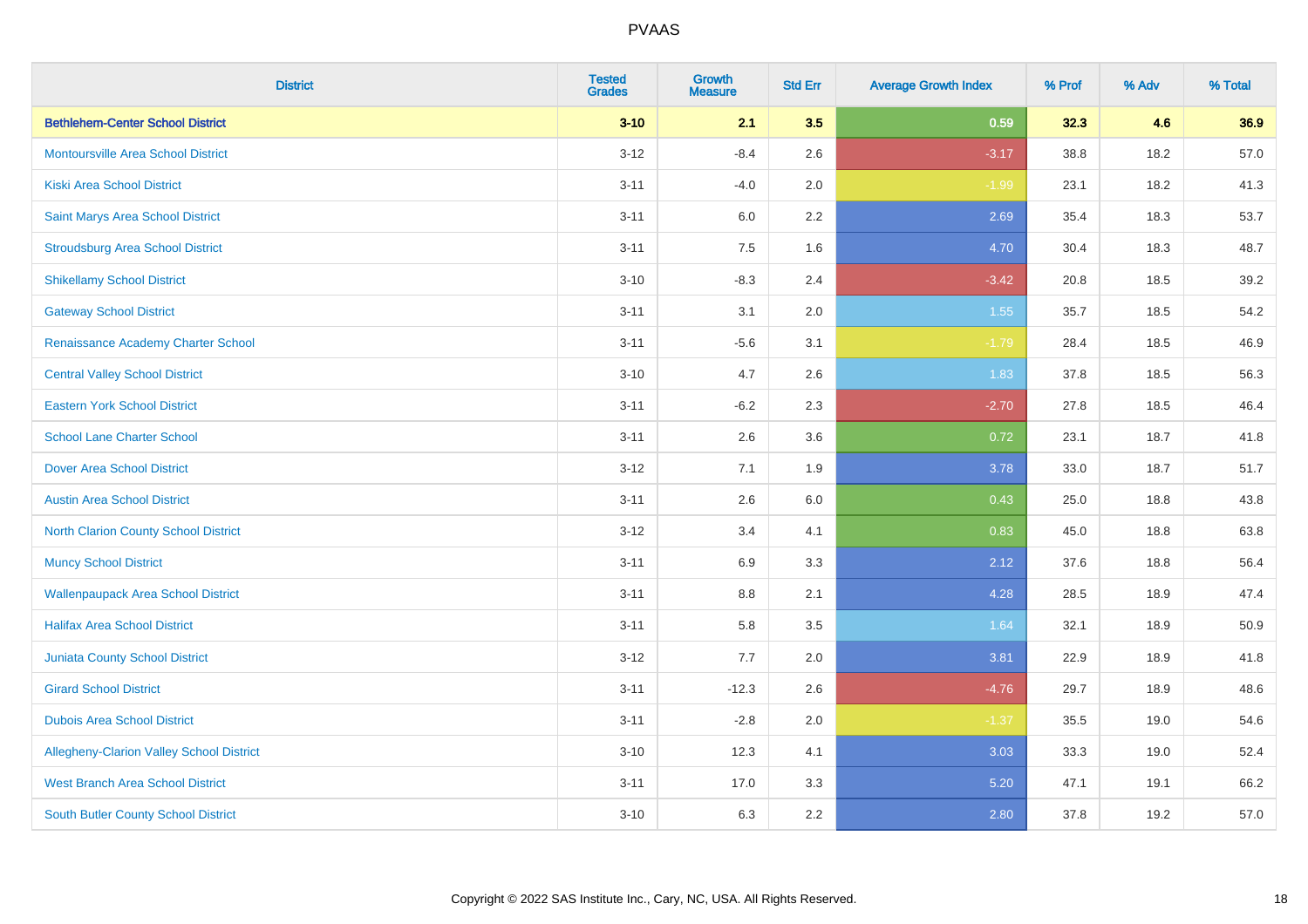| <b>District</b>                               | <b>Tested</b><br><b>Grades</b> | <b>Growth</b><br><b>Measure</b> | <b>Std Err</b> | <b>Average Growth Index</b> | % Prof | % Adv | % Total |
|-----------------------------------------------|--------------------------------|---------------------------------|----------------|-----------------------------|--------|-------|---------|
| <b>Bethlehem-Center School District</b>       | $3 - 10$                       | 2.1                             | 3.5            | 0.59                        | 32.3   | 4.6   | 36.9    |
| <b>Hempfield Area School District</b>         | $3 - 12$                       | $-10.2$                         | 1.6            | $-6.37$                     | 28.1   | 19.2  | 47.3    |
| <b>Carlisle Area School District</b>          | $3 - 11$                       | $-5.2$                          | 1.7            | $-2.99$                     | 28.0   | 19.3  | 47.3    |
| <b>Bellwood-Antis School District</b>         | $3 - 10$                       | 3.5                             | 2.8            | 1.24                        | 40.9   | 19.4  | 60.2    |
| <b>Conewago Valley School District</b>        | $3 - 12$                       | 7.6                             | 1.7            | 4.46                        | 41.3   | 19.4  | 60.6    |
| <b>Agora Cyber Charter School</b>             | $3 - 11$                       | 14.6                            | 2.4            | 6.03                        | 24.7   | 19.5  | 44.2    |
| <b>Gettysburg Area School District</b>        | $3 - 11$                       | $-6.0$                          | 2.0            | $-3.02$                     | 28.8   | 19.6  | 48.5    |
| <b>South Western School District</b>          | $3 - 12$                       | 2.5                             | 1.7            | 1.48                        | 36.2   | 19.7  | 55.9    |
| <b>Kane Area School District</b>              | $3 - 10$                       | 8.8                             | 2.9            | 3.07                        | 31.4   | 19.8  | 51.2    |
| <b>North Hills School District</b>            | $3 - 11$                       | $-15.8$                         | 1.8            | $-8.84$                     | 26.4   | 19.8  | 46.2    |
| <b>Twin Valley School District</b>            | $3 - 12$                       | $-3.2$                          | 1.9            | $-1.68$                     | 38.8   | 19.8  | 58.6    |
| <b>Upper Perkiomen School District</b>        | $3 - 11$                       | 5.7                             | 1.9            | 3.04                        | 25.4   | 19.9  | 45.4    |
| <b>Clarion-Limestone Area School District</b> | $3 - 12$                       | $-10.0$                         | 3.6            | $-2.76$                     | 28.3   | 20.0  | 48.3    |
| <b>North Star School District</b>             | $3 - 11$                       | 1.1                             | 3.3            | 0.34                        | 26.2   | 20.0  | 46.2    |
| <b>Smethport Area School District</b>         | $3 - 12$                       | 5.8                             | 3.8            | 1.52                        | 24.6   | 20.0  | 44.6    |
| <b>Quakertown Community School District</b>   | $3 - 12$                       | $-4.3$                          | 1.5            | $-2.79$                     | 33.8   | 20.1  | 53.8    |
| <b>Schuylkill Valley School District</b>      | $3 - 11$                       | $-1.0$                          | 2.2            | $-0.47$                     | 29.8   | 20.2  | 50.0    |
| <b>Palisades School District</b>              | $3 - 11$                       | 7.7                             | 2.9            | 2.66                        | 27.8   | 20.3  | 48.1    |
| Penn Manor School District                    | $3 - 11$                       | 7.1                             | 1.5            | 4.82                        | 26.7   | 20.5  | 47.2    |
| <b>West Perry School District</b>             | $3 - 11$                       | 11.0                            | 2.3            | 4.76                        | 26.9   | 20.5  | 47.4    |
| <b>Cornwall-Lebanon School District</b>       | $3 - 11$                       | 8.2                             | 1.6            | 5.24                        | 28.0   | 20.5  | 48.6    |
| <b>Portage Area School District</b>           | $3 - 10$                       | $-0.5$                          | 3.3            | $-0.14$                     | 27.0   | 20.6  | 47.6    |
| <b>Bloomsburg Area School District</b>        | $3 - 10$                       | 4.3                             | 3.4            | 1.26                        | 36.5   | 20.6  | 57.1    |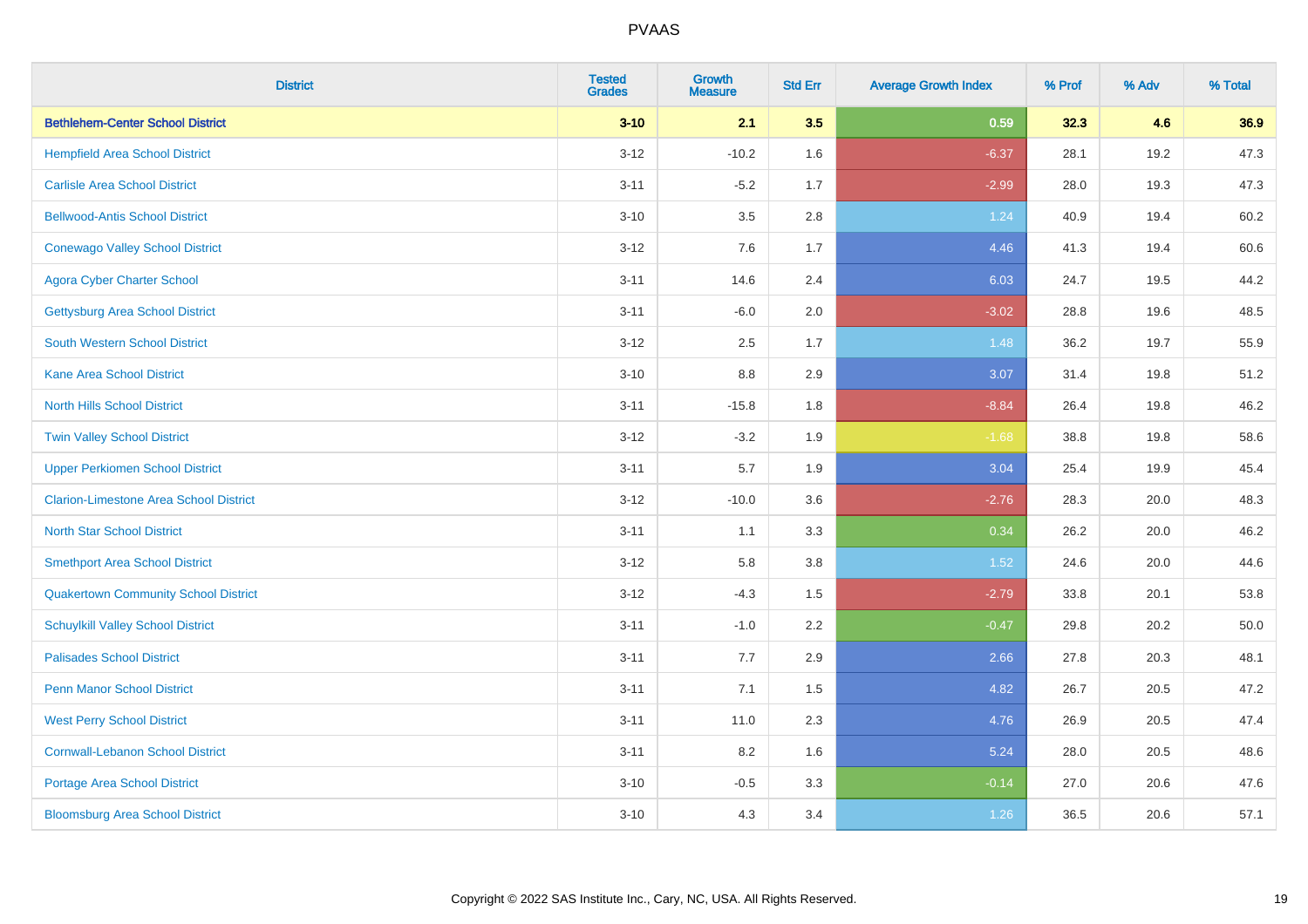| <b>District</b>                             | <b>Tested</b><br><b>Grades</b> | <b>Growth</b><br><b>Measure</b> | <b>Std Err</b> | <b>Average Growth Index</b> | % Prof | % Adv | % Total |
|---------------------------------------------|--------------------------------|---------------------------------|----------------|-----------------------------|--------|-------|---------|
| <b>Bethlehem-Center School District</b>     | $3 - 10$                       | 2.1                             | 3.5            | 0.59                        | 32.3   | 4.6   | 36.9    |
| <b>Bedford Area School District</b>         | $3 - 11$                       | 6.4                             | 2.4            | 2.68                        | 31.0   | 20.6  | 51.6    |
| <b>Blackhawk School District</b>            | $3 - 11$                       | 2.0                             | 2.3            | 0.87                        | 34.6   | 20.7  | 55.3    |
| <b>Albert Gallatin Area School District</b> | $3 - 11$                       | $-1.7$                          | 2.3            | $-0.72$                     | 31.9   | 20.7  | 52.7    |
| <b>Karns City Area School District</b>      | $3 - 11$                       | $-7.2$                          | 2.6            | $-2.71$                     | 26.4   | 20.8  | 47.2    |
| <b>Richland School District</b>             | $3 - 11$                       | $-6.9$                          | 2.6            | $-2.63$                     | 40.1   | 20.9  | 61.0    |
| Northeastern York School District           | $3 - 11$                       | $3.8\,$                         | 1.8            | 2.11                        | 32.7   | 21.0  | 53.7    |
| <b>Sayre Area School District</b>           | $3 - 11$                       | 5.8                             | 3.2            | 1.81                        | 30.3   | 21.0  | 51.3    |
| Pennsylvania Virtual Charter School         | $3 - 11$                       | 4.4                             | 3.4            | 1.31                        | 29.8   | 21.2  | 51.0    |
| <b>Lakeland School District</b>             | $3 - 11$                       | 13.3                            | 2.8            | 4.80                        | 22.2   | 21.2  | 43.4    |
| <b>Bellefonte Area School District</b>      | $3 - 11$                       | 6.7                             | 2.0            | 3.34                        | 28.8   | 21.5  | 50.2    |
| <b>Red Lion Area School District</b>        | $3 - 11$                       | 4.5                             | 1.9            | 2.31                        | 32.3   | 21.5  | 53.8    |
| <b>MaST Community Charter School</b>        | $3 - 10$                       | $-0.9$                          | 2.5            | $-0.34$                     | 25.0   | 21.6  | 46.6    |
| <b>Crestwood School District</b>            | $3 - 11$                       | $-3.4$                          | 2.2            | $-1.52$                     | 33.1   | 21.7  | 54.9    |
| <b>Whitehall-Coplay School District</b>     | $3 - 11$                       | 11.8                            | 1.7            | 7.06                        | 32.3   | 21.7  | 54.0    |
| 21st Century Cyber Charter School           | $6 - 12$                       | 6.6                             | 2.1            | 3.16                        | 29.0   | 21.8  | 50.8    |
| <b>Slippery Rock Area School District</b>   | $3 - 11$                       | $-3.8$                          | 2.5            | $-1.56$                     | 30.8   | 21.9  | 52.7    |
| <b>Daniel Boone Area School District</b>    | $3-12$                         | 0.9                             | 1.9            | 0.46                        | 28.9   | 22.0  | 51.0    |
| <b>Greencastle-Antrim School District</b>   | $3 - 11$                       | $-0.3$                          | 2.0            | $-0.14$                     | 30.9   | 22.2  | 53.1    |
| <b>Galeton Area School District</b>         | $3 - 11$                       | 5.4                             | 5.4            | 1.01                        | 33.3   | 22.2  | 55.6    |
| <b>Dallas School District</b>               | $3 - 11$                       | 8.1                             | 2.1            | 3.87                        | 32.4   | 22.4  | 54.8    |
| Lake-Lehman School District                 | $3 - 11$                       | 14.9                            | 2.8            | 5.34                        | 25.8   | 22.5  | 48.3    |
| <b>Boyertown Area School District</b>       | $3 - 11$                       | $-2.9$                          | 1.4            | $-2.06$                     | 30.8   | 22.6  | 53.4    |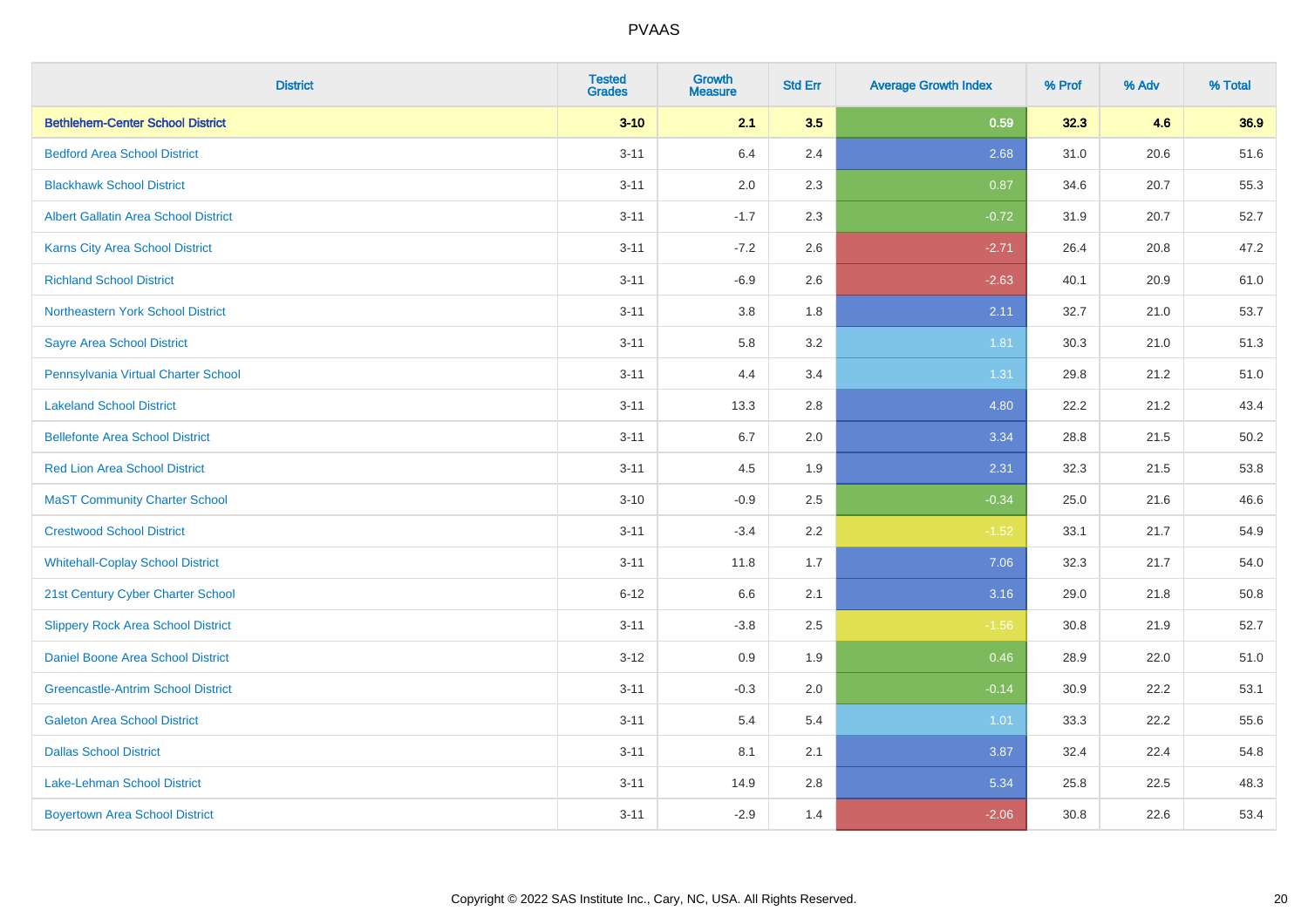| <b>District</b>                                | <b>Tested</b><br><b>Grades</b> | <b>Growth</b><br><b>Measure</b> | <b>Std Err</b> | <b>Average Growth Index</b> | % Prof | % Adv | % Total |
|------------------------------------------------|--------------------------------|---------------------------------|----------------|-----------------------------|--------|-------|---------|
| <b>Bethlehem-Center School District</b>        | $3 - 10$                       | 2.1                             | 3.5            | 0.59                        | 32.3   | 4.6   | 36.9    |
| <b>Shippensburg Area School District</b>       | $3 - 11$                       | 0.5                             | 1.8            | 0.26                        | 23.5   | 22.8  | 46.3    |
| <b>Canton Area School District</b>             | $3 - 11$                       | 8.4                             | 2.9            | 2.92                        | 13.8   | 23.0  | 36.8    |
| <b>Spring Grove Area School District</b>       | $3 - 11$                       | 3.9                             | 2.0            | 1.90                        | 30.0   | 23.0  | 53.0    |
| <b>Tulpehocken Area School District</b>        | $3-12$                         | 1.0                             | 4.9            | 0.20                        | 11.5   | 23.1  | 34.6    |
| <b>Valley View School District</b>             | $3 - 11$                       | 9.3                             | 2.2            | 4.18                        | 26.6   | 23.1  | 49.7    |
| <b>Donegal School District</b>                 | $3-12$                         | 5.9                             | 2.2            | 2.72                        | 34.1   | 23.1  | 57.2    |
| Northern York County School District           | $3 - 11$                       | 8.4                             | 1.8            | 4.63                        | 24.3   | 23.1  | 47.4    |
| <b>Riverside Beaver County School District</b> | $3 - 11$                       | $-5.5$                          | 2.7            | $-2.03$                     | 35.8   | 23.2  | 59.0    |
| <b>West Chester Area School District</b>       | $3 - 11$                       | $-2.1$                          | 1.2            | $-1.83$                     | 36.4   | 23.2  | 59.6    |
| <b>Sharpsville Area School District</b>        | $3 - 11$                       | 3.8                             | 3.7            | 1.04                        | 41.1   | 23.2  | 64.3    |
| Penns Valley Area School District              | $3 - 12$                       | 14.1                            | 2.6            | 5.33                        | 29.6   | 23.3  | 52.9    |
| <b>Bermudian Springs School District</b>       | $3 - 11$                       | 2.5                             | 2.4            | 1.05                        | 31.8   | 23.5  | 55.3    |
| <b>Waynesboro Area School District</b>         | $3-12$                         | 3.0                             | 1.8            | 1.67                        | 26.0   | 23.5  | 49.5    |
| <b>Shanksville-Stonycreek School District</b>  | $3 - 10$                       | $-8.6$                          | 5.5            | $-1.55$                     | 17.6   | 23.5  | 41.2    |
| <b>Conestoga Valley School District</b>        | $3 - 11$                       | 2.4                             | 1.7            | 1.43                        | 35.0   | 23.5  | 58.5    |
| <b>Montour School District</b>                 | $3 - 11$                       | $-6.1$                          | 2.1            | $-2.95$                     | 31.8   | 23.6  | 55.3    |
| Pen Argyl Area School District                 | $3 - 12$                       | 12.8                            | 2.5            | 5.10                        | 28.5   | 23.8  | 52.3    |
| <b>Neshaminy School District</b>               | $3 - 11$                       | 8.6                             | 1.3            | 6.56                        | 31.3   | 23.9  | 55.2    |
| <b>Oley Valley School District</b>             | $3 - 11$                       | 1.4                             | 2.4            | 0.56                        | 37.4   | 23.9  | 61.4    |
| <b>Central York School District</b>            | $3-12$                         | 12.9                            | 1.5            | 8.64                        | 31.4   | 24.1  | 55.5    |
| <b>Owen J Roberts School District</b>          | $3 - 11$                       | $-3.5$                          | 1.5            | $-2.27$                     | 36.8   | 24.4  | 61.2    |
| <b>Clearfield Area School District</b>         | $3 - 10$                       | $-1.3$                          | 3.7            | $-0.34$                     | 43.9   | 24.6  | 68.4    |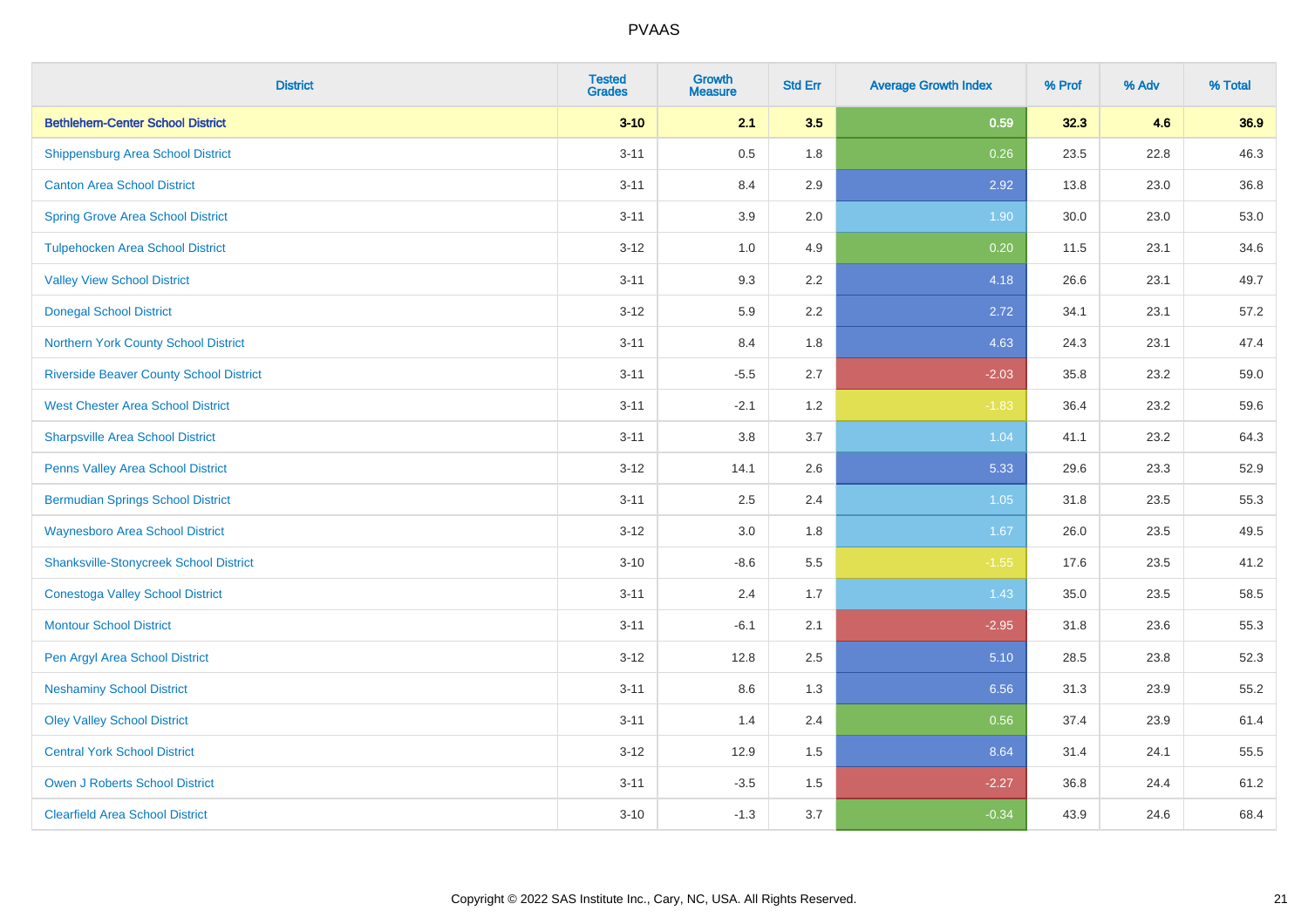| <b>District</b>                           | <b>Tested</b><br><b>Grades</b> | <b>Growth</b><br><b>Measure</b> | <b>Std Err</b> | <b>Average Growth Index</b> | % Prof | % Adv | % Total |
|-------------------------------------------|--------------------------------|---------------------------------|----------------|-----------------------------|--------|-------|---------|
| <b>Bethlehem-Center School District</b>   | $3 - 10$                       | 2.1                             | 3.5            | 0.59                        | 32.3   | 4.6   | 36.9    |
| <b>Nazareth Area School District</b>      | $3 - 11$                       | $-2.5$                          | 1.7            | $-1.53$                     | 29.2   | 24.6  | 53.8    |
| <b>Armstrong School District</b>          | $3 - 11$                       | 9.8                             | 1.6            | 6.22                        | 32.8   | 24.6  | 57.4    |
| <b>North East School District</b>         | $3 - 11$                       | $-5.3$                          | 2.7            | $-1.97$                     | 31.7   | 24.8  | 56.4    |
| Lehighton Area School District            | $3 - 11$                       | 11.4                            | 2.4            | 4.84                        | 30.5   | 24.9  | 55.3    |
| <b>Midd-West School District</b>          | $3 - 11$                       | 3.6                             | 2.6            | 1.42                        | 28.6   | 25.0  | 53.6    |
| <b>Springfield School District</b>        | $3 - 11$                       | 1.2                             | 1.7            | 0.69                        | 31.8   | 25.2  | 56.9    |
| <b>Seneca Valley School District</b>      | $3 - 11$                       | 0.8                             | 1.4            | 0.54                        | 40.6   | 25.2  | 65.8    |
| <b>Perkiomen Valley School District</b>   | $3 - 11$                       | 2.7                             | 1.5            | 1.83                        | 35.0   | 25.3  | 60.3    |
| <b>Spring Cove School District</b>        | $3 - 11$                       | 9.1                             | 2.4            | 3.77                        | 31.8   | 25.4  | 57.1    |
| <b>Belle Vernon Area School District</b>  | $3 - 11$                       | 11.1                            | 2.3            | 4.88                        | 31.6   | 25.4  | 57.1    |
| <b>Wilson School District</b>             | $3 - 12$                       | 0.5                             | 1.5            | 0.32                        | 30.4   | 25.5  | 55.9    |
| Moon Area School District                 | $3 - 11$                       | 1.5                             | 1.8            | 0.86                        | 34.5   | 25.5  | 60.0    |
| <b>Fleetwood Area School District</b>     | $3 - 10$                       | 10.4                            | 2.0            | 5.19                        | 31.7   | 25.8  | 57.5    |
| <b>Avon Grove Charter School</b>          | $3 - 11$                       | 9.8                             | 3.1            | 3.18                        | 32.4   | 26.0  | 58.4    |
| <b>Blue Mountain School District</b>      | $3 - 10$                       | 12.2                            | 2.1            | 5.81                        | 30.7   | 26.1  | 56.8    |
| <b>Penn-Trafford School District</b>      | $3 - 11$                       | 2.9                             | 1.8            | 1.68                        | 46.3   | 26.2  | 72.5    |
| <b>Wilmington Area School District</b>    | $3 - 11$                       | 11.1                            | 3.3            | 3.37                        | 29.8   | 26.2  | 56.0    |
| <b>Tuscarora School District</b>          | $3 - 11$                       | 13.4                            | 2.2            | 6.20                        | 37.1   | 26.3  | 63.4    |
| <b>Haverford Township School District</b> | $3 - 11$                       | 1.4                             | 1.4            | 1.05                        | 36.7   | 26.3  | 63.0    |
| <b>Quaker Valley School District</b>      | $3 - 11$                       | 12.2                            | 2.5            | 4.90                        | 39.5   | 26.4  | 65.9    |
| <b>East Penn School District</b>          | $3 - 11$                       | 8.9                             | 1.2            | 7.61                        | 32.8   | 26.4  | 59.2    |
| <b>Garnet Valley School District</b>      | $3 - 10$                       | 0.2                             | 1.7            | 0.13                        | 34.9   | 26.4  | 61.3    |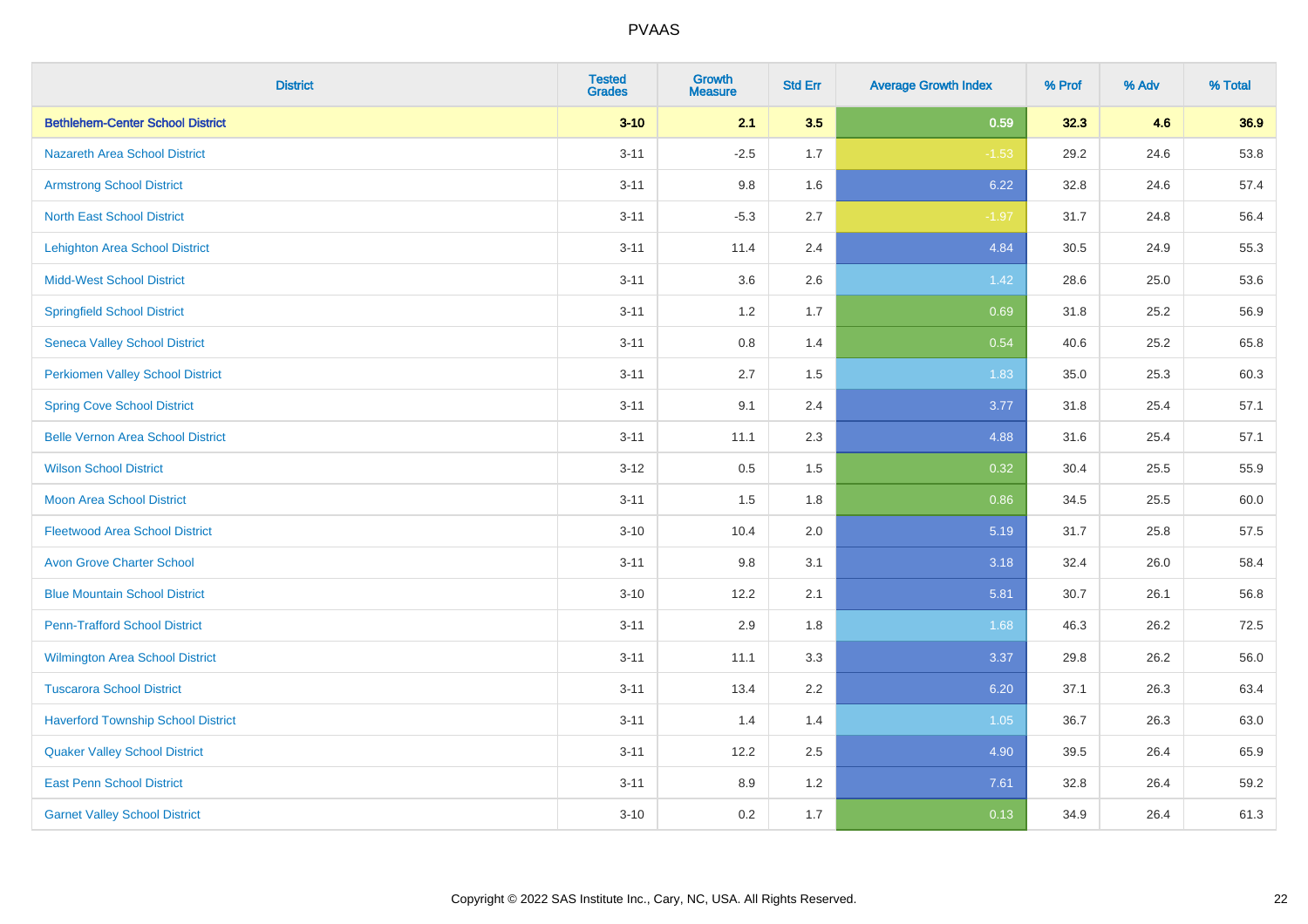| <b>District</b>                                | <b>Tested</b><br><b>Grades</b> | <b>Growth</b><br><b>Measure</b> | <b>Std Err</b> | <b>Average Growth Index</b> | % Prof | % Adv | % Total |
|------------------------------------------------|--------------------------------|---------------------------------|----------------|-----------------------------|--------|-------|---------|
| <b>Bethlehem-Center School District</b>        | $3 - 10$                       | 2.1                             | 3.5            | 0.59                        | 32.3   | 4.6   | 36.9    |
| <b>Upper Moreland Township School District</b> | $3 - 11$                       | 1.1                             | 2.0            | 0.56                        | 24.8   | 26.6  | 51.3    |
| <b>Upper Dauphin Area School District</b>      | $3 - 11$                       | 16.5                            | 5.1            | 3.26                        | 37.5   | 26.8  | 64.3    |
| <b>Lower Dauphin School District</b>           | $3 - 11$                       | 5.3                             | 1.8            | 3.03                        | 30.6   | 26.8  | 57.5    |
| <b>Evergreen Community Charter School</b>      | $6 - 11$                       | $-1.1$                          | 4.7            | $-0.23$                     | 34.6   | 26.9  | 61.5    |
| <b>Hermitage School District</b>               | $3 - 12$                       | 14.0                            | 2.5            | 5.59                        | 34.0   | 27.0  | 61.0    |
| <b>West Allegheny School District</b>          | $3 - 12$                       | 8.6                             | 2.0            | 4.34                        | 37.3   | 27.2  | 64.5    |
| <b>Jenkintown School District</b>              | $3 - 11$                       | $-7.9$                          | 4.1            | $-1.92$                     | 34.1   | 27.3  | 61.4    |
| <b>Bethel Park School District</b>             | $3 - 11$                       | $-4.4$                          | 1.7            | $-2.62$                     | 40.1   | 27.3  | 67.4    |
| <b>West Jefferson Hills School District</b>    | $3 - 11$                       | 1.9                             | 1.9            | 0.99                        | 34.8   | 27.3  | 62.1    |
| <b>Plum Borough School District</b>            | $3 - 11$                       | $-9.4$                          | 2.4            | $-3.98$                     | 32.9   | 27.4  | 60.4    |
| <b>Phoenixville Area School District</b>       | $3 - 11$                       | 7.3                             | 1.8            | 3.96                        | 32.3   | 27.6  | 59.8    |
| Elizabethtown Area School District             | $3 - 12$                       | 7.1                             | 1.7            | 4.19                        | 36.4   | 27.6  | 64.0    |
| <b>Pennridge School District</b>               | $3 - 10$                       | 7.4                             | 1.5            | 5.10                        | 32.0   | 27.6  | 59.6    |
| <b>Norwin School District</b>                  | $3 - 11$                       | $-1.1$                          | 1.6            | $-0.70$                     | 37.7   | 27.6  | 65.2    |
| <b>Pennsbury School District</b>               | $3 - 11$                       | 5.6                             | 1.3            | 4.38                        | 37.7   | 27.7  | 65.4    |
| <b>Beaver Area School District</b>             | $3 - 10$                       | $-3.0$                          | 2.5            | $-1.16$                     | 25.8   | 27.8  | 53.6    |
| Pennsylvania Leadership Charter School         | $3 - 11$                       | 8.0                             | 1.9            | 4.22                        | 33.1   | 27.8  | 60.9    |
| Conemaugh Township Area School District        | $3 - 12$                       | 4.8                             | 3.5            | 1.39                        | 30.9   | 27.8  | 58.8    |
| <b>Southern Lehigh School District</b>         | $3 - 11$                       | $-4.1$                          | 2.1            | $-1.94$                     | 39.3   | 28.0  | 67.2    |
| South Side Area School District                | $3 - 11$                       | $-0.6$                          | 3.1            | $-0.19$                     | 24.0   | 28.0  | 52.0    |
| <b>Coudersport Area School District</b>        | $3 - 11$                       | 14.8                            | 3.4            | 4.33                        | 34.7   | 28.0  | 62.7    |
| <b>Wyomissing Area School District</b>         | $3 - 12$                       | $-2.4$                          | 2.6            | $-0.92$                     | 25.6   | 28.1  | 53.7    |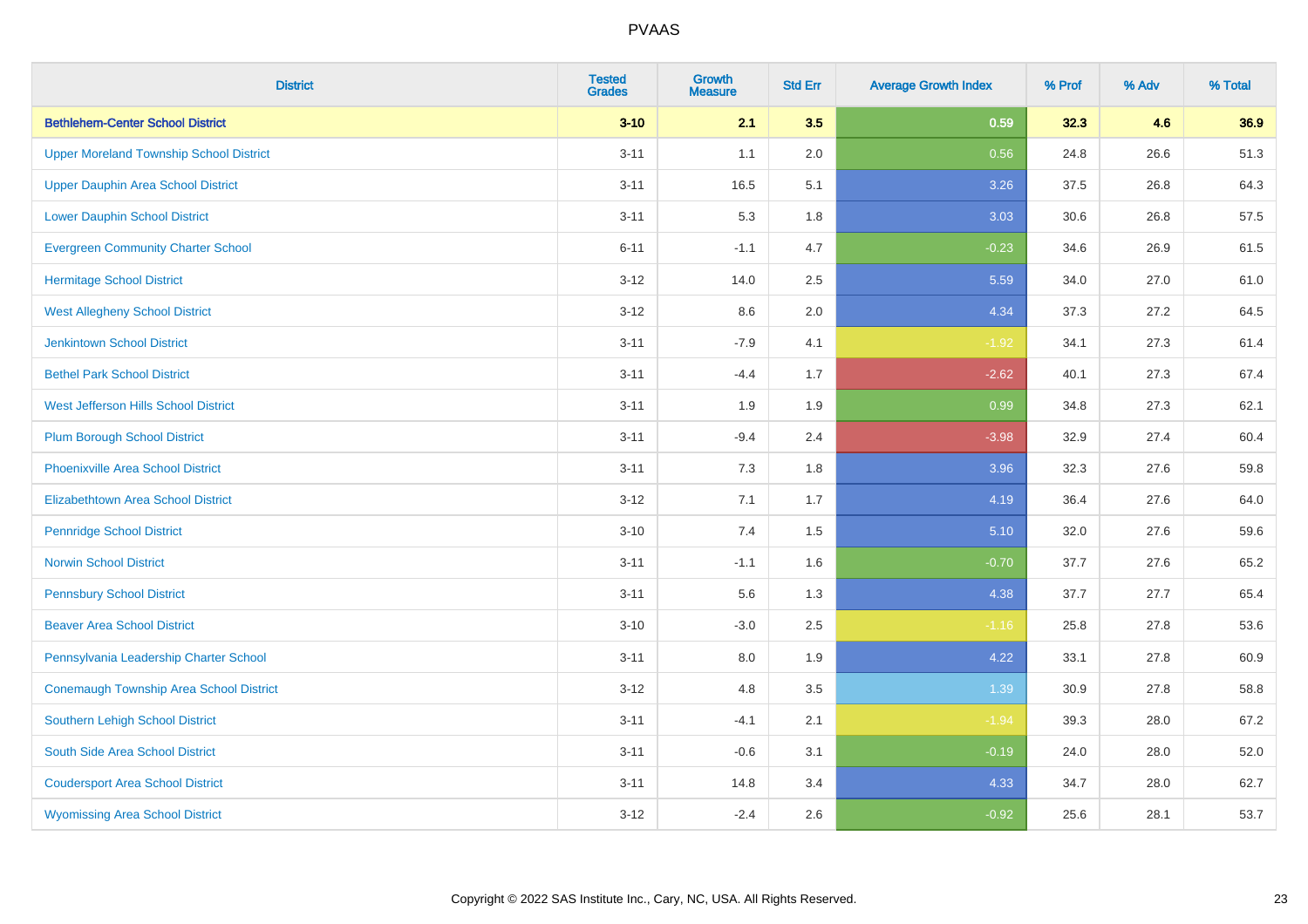| <b>District</b>                                 | <b>Tested</b><br><b>Grades</b> | <b>Growth</b><br><b>Measure</b> | <b>Std Err</b> | <b>Average Growth Index</b> | % Prof | % Adv | % Total |
|-------------------------------------------------|--------------------------------|---------------------------------|----------------|-----------------------------|--------|-------|---------|
| <b>Bethlehem-Center School District</b>         | $3 - 10$                       | 2.1                             | 3.5            | 0.59                        | 32.3   | 4.6   | 36.9    |
| <b>Canon-Mcmillan School District</b>           | $3 - 11$                       | $-5.0$                          | 1.5            | $-3.25$                     | 30.8   | 28.5  | 59.3    |
| <b>Benton Area School District</b>              | $3 - 10$                       | 8.1                             | 4.0            | 2.01                        | 35.7   | 28.6  | 64.3    |
| <b>Brandywine Heights Area School District</b>  | $3 - 11$                       | 5.8                             | 2.6            | 2.27                        | 27.7   | 28.6  | 56.2    |
| <b>Abington School District</b>                 | $3 - 10$                       | 0.9                             | 1.6            | 0.57                        | 29.7   | 28.7  | 58.4    |
| <b>Montrose Area School District</b>            | $3 - 10$                       | 12.3                            | 2.8            | 4.41                        | 37.8   | 28.9  | 66.7    |
| <b>Punxsutawney Area School District</b>        | $3 - 11$                       | 15.8                            | 2.7            | 5.83                        | 18.6   | 29.0  | 47.6    |
| <b>Wissahickon School District</b>              | $3 - 10$                       | $-5.3$                          | 1.7            | $-3.14$                     | 27.5   | 29.0  | 56.6    |
| <b>Tyrone Area School District</b>              | $3-12$                         | 29.2                            | 2.3            | 12.86                       | 36.6   | 29.1  | 65.7    |
| <b>Southern York County School District</b>     | $3 - 11$                       | 15.5                            | 1.8            | 8.48                        | 37.6   | 29.2  | 66.8    |
| <b>Littlestown Area School District</b>         | $3 - 11$                       | 28.7                            | 2.4            | 11.83                       | 38.4   | 29.3  | 67.7    |
| <b>Rose Tree Media School District</b>          | $3 - 10$                       | $-2.8$                          | 2.1            | $-1.33$                     | 35.2   | 29.6  | 64.8    |
| <b>Freeport Area School District</b>            | $3 - 10$                       | $-0.2$                          | 2.1            | $-0.10$                     | 37.4   | 29.8  | 67.2    |
| <b>Upper Dublin School District</b>             | $3-12$                         | 2.1                             | 1.8            | 1.19                        | 34.7   | 30.0  | 64.7    |
| Capital Area School for the Arts Charter School | $9 - 11$                       | 14.2                            | 4.5            | 3.13                        | 27.5   | 30.0  | 57.5    |
| <b>Millcreek Township School District</b>       | $3 - 11$                       | 9.1                             | 1.4            | 6.61                        | 34.5   | 30.1  | 64.6    |
| <b>Indiana Area School District</b>             | $3 - 11$                       | 12.0                            | 2.0            | 5.98                        | 30.0   | 30.4  | 60.3    |
| <b>Parkland School District</b>                 | $3 - 11$                       | $-3.7$                          | 1.2            | $-3.17$                     | 31.4   | 30.6  | 62.0    |
| <b>Springfield Township School District</b>     | $3 - 11$                       | $-3.9$                          | 3.1            | $-1.27$                     | 37.2   | 30.8  | 68.1    |
| <b>Manheim Township School District</b>         | $3-12$                         | 10.9                            | 1.5            | 7.51                        | 30.9   | 31.0  | 61.9    |
| <b>York Suburban School District</b>            | $3 - 11$                       | 7.4                             | 2.1            | 3.55                        | 24.9   | 31.2  | 56.1    |
| <b>Souderton Area School District</b>           | $3 - 11$                       | 18.5                            | 1.4            | 12.86                       | 39.2   | 31.2  | 70.4    |
| <b>Abington Heights School District</b>         | $3 - 11$                       | 6.7                             | 1.7            | 4.00                        | 33.8   | 31.7  | 65.5    |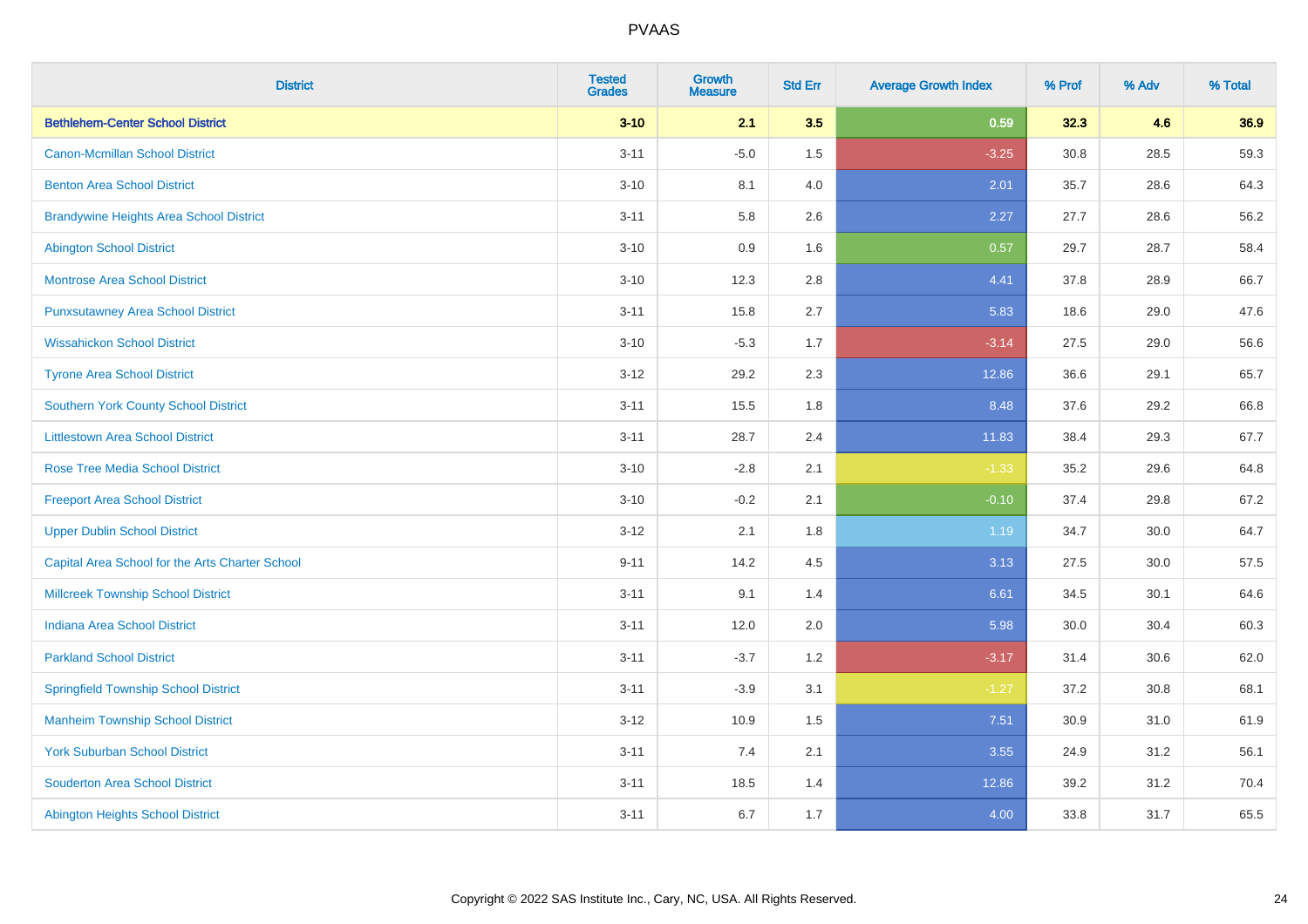| <b>District</b>                                | <b>Tested</b><br><b>Grades</b> | <b>Growth</b><br><b>Measure</b> | <b>Std Err</b> | <b>Average Growth Index</b> | % Prof | % Adv | % Total |
|------------------------------------------------|--------------------------------|---------------------------------|----------------|-----------------------------|--------|-------|---------|
| <b>Bethlehem-Center School District</b>        | $3 - 10$                       | 2.1                             | 3.5            | 0.59                        | 32.3   | 4.6   | 36.9    |
| Downingtown Area School District               | $3 - 11$                       | 4.4                             | 1.1            | 4.06                        | 30.1   | 32.0  | 62.2    |
| <b>Delaware Valley School District</b>         | $3 - 11$                       | 15.7                            | 1.6            | 9.62                        | 36.7   | 32.1  | 68.8    |
| Lampeter-Strasburg School District             | $3 - 12$                       | 11.0                            | 1.9            | 5.69                        | 35.4   | 32.3  | 67.7    |
| <b>Cocalico School District</b>                | $3 - 11$                       | 12.3                            | 1.9            | 6.48                        | 28.2   | 32.3  | 60.5    |
| <b>Mars Area School District</b>               | $3 - 10$                       | 6.6                             | 1.9            | 3.45                        | 36.7   | 32.4  | 69.1    |
| <b>Upper Merion Area School District</b>       | $3 - 11$                       | 14.0                            | 2.0            | 7.15                        | 34.4   | 32.6  | 67.0    |
| <b>Greenwood School District</b>               | $3 - 11$                       | 11.3                            | 3.6            | 3.14                        | 31.2   | 32.8  | 63.9    |
| <b>Lower Moreland Township School District</b> | $3 - 11$                       | 8.7                             | 2.0            | 4.35                        | 38.2   | 33.2  | 71.4    |
| <b>Avon Grove School District</b>              | $3 - 10$                       | 7.6                             | 1.4            | 5.29                        | 33.7   | 33.2  | 67.0    |
| <b>North Pocono School District</b>            | $3 - 11$                       | 13.1                            | 3.7            | 3.54                        | 31.4   | 33.3  | 64.7    |
| <b>Great Valley School District</b>            | $3 - 11$                       | 5.4                             | 2.0            | 2.77                        | 33.8   | 33.5  | 67.3    |
| <b>Methacton School District</b>               | $3 - 11$                       | 11.0                            | 1.6            | 6.94                        | 36.0   | 33.6  | 69.6    |
| Palmyra Area School District                   | $3 - 11$                       | 16.2                            | 1.8            | 9.02                        | 38.8   | 34.0  | 72.8    |
| <b>Dallastown Area School District</b>         | $3 - 11$                       | 19.9                            | 1.4            | 14.14                       | 36.8   | 34.2  | 71.0    |
| <b>Fairview School District</b>                | $3 - 11$                       | 8.3                             | 2.4            | 3.43                        | 41.9   | 34.9  | 76.7    |
| <b>Franklin Regional School District</b>       | $3 - 11$                       | 11.3                            | 1.8            | 6.13                        | 30.0   | 35.0  | 65.0    |
| <b>Loyalsock Township School District</b>      | $3 - 12$                       | 26.7                            | 2.7            | 9.92                        | 36.8   | 35.1  | 71.9    |
| <b>Council Rock School District</b>            | $3 - 11$                       | 13.5                            | 1.1            | 12.27                       | 32.0   | 35.4  | 67.4    |
| <b>Manheim Central School District</b>         | $3 - 11$                       | 12.8                            | 2.0            | 6.52                        | 27.8   | 35.4  | 63.2    |
| <b>North Penn School District</b>              | $3 - 11$                       | 17.6                            | 1.0            | 17.53                       | 30.8   | 35.7  | 66.4    |
| <b>Pine-Richland School District</b>           | $3 - 11$                       | 9.3                             | 1.7            | 5.56                        | 42.3   | 35.8  | 78.1    |
| <b>Tredyffrin-Easttown School District</b>     | $3 - 10$                       | 8.7                             | 2.4            | 3.57                        | 35.2   | 35.8  | 71.0    |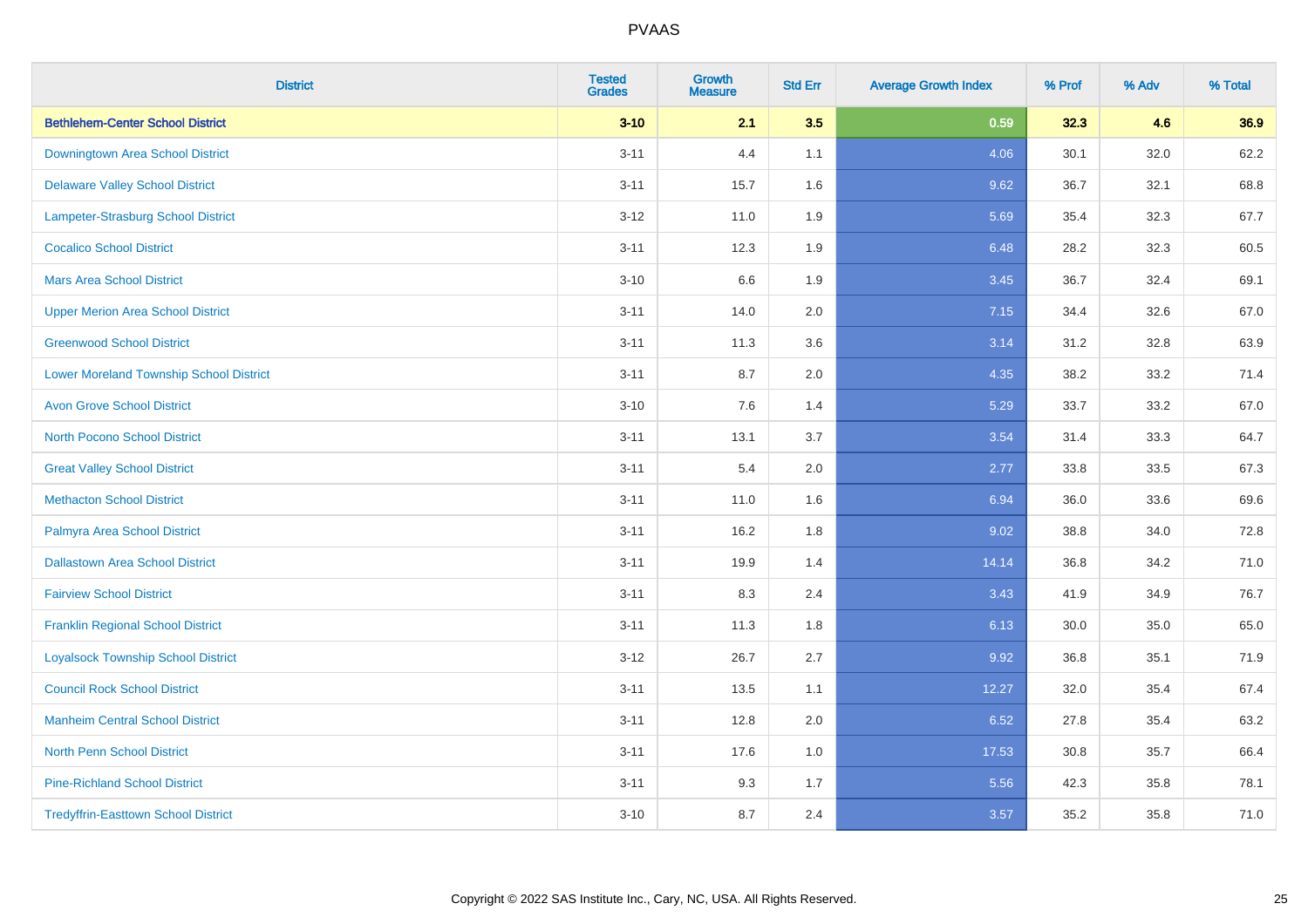| <b>District</b>                                 | <b>Tested</b><br><b>Grades</b> | <b>Growth</b><br><b>Measure</b> | <b>Std Err</b> | <b>Average Growth Index</b> | % Prof | % Adv | % Total |
|-------------------------------------------------|--------------------------------|---------------------------------|----------------|-----------------------------|--------|-------|---------|
| <b>Bethlehem-Center School District</b>         | $3 - 10$                       | 2.1                             | 3.5            | 0.59                        | 32.3   | 4.6   | 36.9    |
| <b>Lewisburg Area School District</b>           | $3 - 11$                       | 1.7                             | 2.4            | 0.72                        | 35.9   | 35.9  | 71.8    |
| <b>Warwick School District</b>                  | $3 - 11$                       | 21.7                            | 1.8            | 11.76                       | 27.7   | 36.3  | 64.0    |
| <b>Eastern Lancaster County School District</b> | $3 - 12$                       | 2.9                             | 3.2            | 0.91                        | 35.2   | 36.4  | 71.6    |
| <b>Hempfield School District</b>                | $3 - 11$                       | 13.4                            | 1.3            | 10.53                       | 29.9   | 36.8  | 66.7    |
| <b>Wallingford-Swarthmore School District</b>   | $3 - 10$                       | 5.0                             | 2.2            | 2.25                        | 33.3   | 37.1  | 70.4    |
| <b>Mountain View School District</b>            | $3 - 11$                       | 24.2                            | 3.4            | $7.20$                      | 45.8   | 37.3  | 83.0    |
| Mt Lebanon School District                      | $3 - 11$                       | 2.4                             | 1.3            | 1.79                        | 39.3   | 37.4  | 76.8    |
| <b>Pequea Valley School District</b>            | $3 - 11$                       | 18.0                            | 3.1            | 5.74                        | 29.2   | 37.5  | 66.7    |
| <b>Central Columbia School District</b>         | $3 - 12$                       | 0.3                             | 2.3            | 0.12                        | 25.4   | 37.6  | 63.0    |
| South Fayette Township School District          | $3 - 11$                       | 6.0                             | 1.8            | 3.33                        | 32.2   | 38.3  | 70.5    |
| <b>Radnor Township School District</b>          | $3 - 12$                       | 7.5                             | 1.9            | 4.03                        | 33.0   | 38.3  | 71.3    |
| <b>Hampton Township School District</b>         | $3 - 11$                       | $7.4$                           | 2.0            | 3.79                        | 37.9   | 39.2  | 77.0    |
| <b>Cumberland Valley School District</b>        | $3 - 12$                       | 18.6                            | 1.2            | 15.79                       | 31.3   | 39.2  | 70.5    |
| <b>Saucon Valley School District</b>            | $3 - 11$                       | 18.9                            | 2.2            | 8.48                        | 26.0   | 39.6  | 65.6    |
| <b>Wayne Highlands School District</b>          | $3 - 11$                       | 22.5                            | 2.5            | 9.16                        | 33.8   | 40.4  | 74.2    |
| <b>Harbor Creek School District</b>             | $3 - 11$                       | 13.4                            | 2.3            | 5.80                        | 34.5   | 40.7  | 75.2    |
| <b>Berlin Brothersvalley School District</b>    | $3 - 11$                       | 19.6                            | 4.0            | 4.93                        | 28.3   | 41.3  | 69.6    |
| <b>Camp Hill School District</b>                | $3 - 12$                       | 20.7                            | 2.9            | 7.00                        | 32.3   | 41.4  | 73.7    |
| <b>Central Bucks School District</b>            | $3 - 11$                       | 15.5                            | 0.9            | 17.94                       | 34.8   | 41.4  | 76.2    |
| <b>Peters Township School District</b>          | $3 - 11$                       | 14.1                            | 1.7            | 8.16                        | 35.2   | 41.6  | 76.8    |
| <b>Line Mountain School District</b>            | $3 - 11$                       | 11.7                            | 3.9            | 3.01                        | 40.4   | 42.3  | 82.7    |
| <b>Marple Newtown School District</b>           | $3 - 11$                       | 20.6                            | 2.3            | 8.95                        | 31.1   | 42.7  | 73.8    |